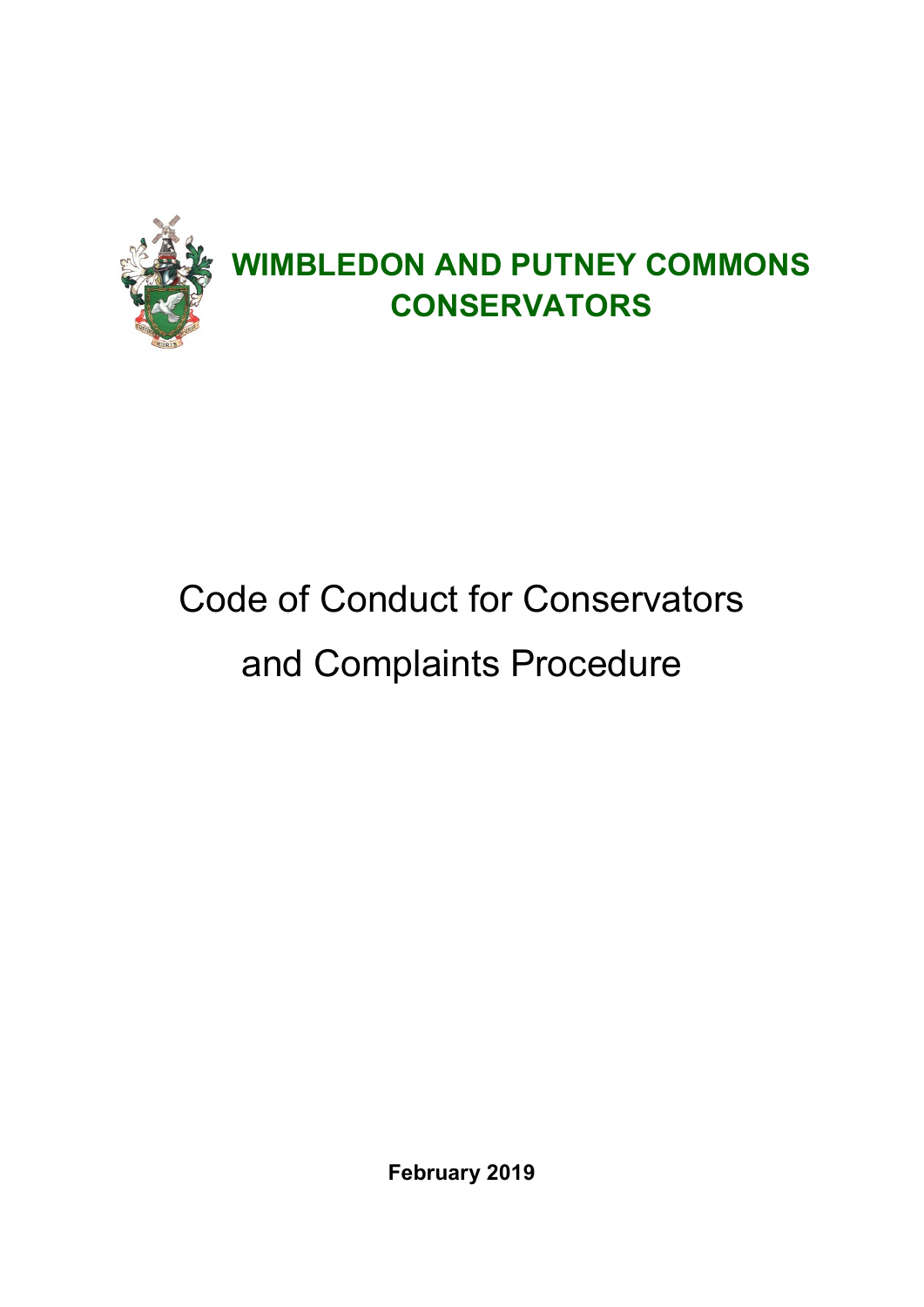| <b>Index</b>                               |                                                        | Page           |
|--------------------------------------------|--------------------------------------------------------|----------------|
|                                            | 1. Introduction and Overview                           | 1              |
|                                            | 2. Principles and Standards of Conduct and Core Values | 3              |
|                                            | 3. Conflict of Interest Procedure                      | $\overline{7}$ |
|                                            | 4. Dignity Procedure                                   | 12             |
|                                            | 5. Complaints Procedure                                | 14             |
|                                            | 6. Local Resolution Procedure                          | 18             |
|                                            | 7. Hearings Procedure                                  | 20             |
|                                            | Appendix 1 Complaint form                              | 22             |
|                                            | Appendix 2 Criteria for consideration of complaint     | 28             |
| Appendix 3 Criteria for Independent Person |                                                        | 29             |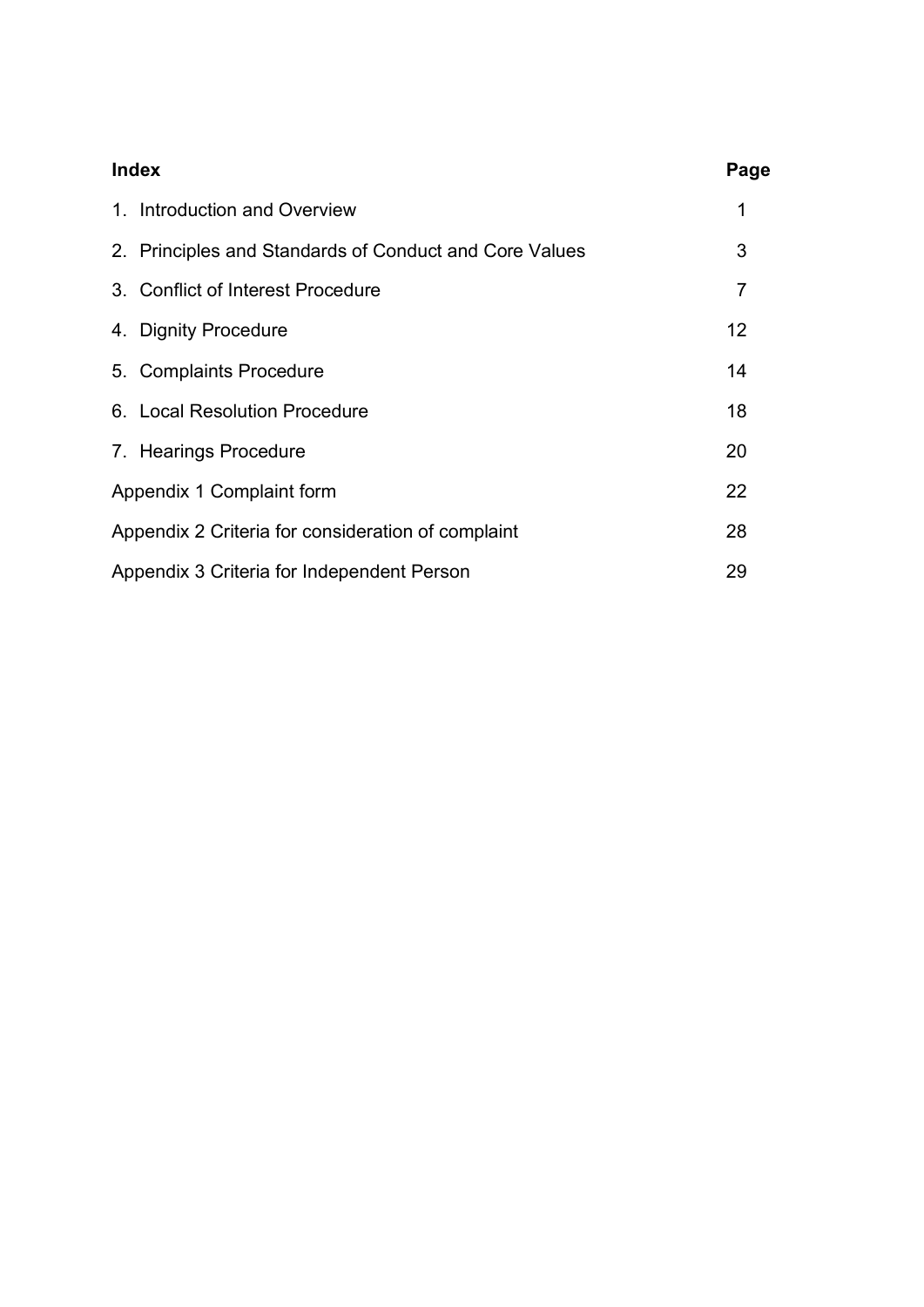## **1. INTRODUCTION AND OVERVIEW**

- 1.1 Wimbledon and Putney Commons Conservators ("WPCC") is a registered charity which is governed by the Wimbledon and Putney Commons Act 1871 (the "WPC Act 1871") and the Commissioners Clauses Act 1847 (the "CC Act 1847"). Conservators as trustees of the charity must also adhere to the requirements of the Charities Act 2011 ("the CA 2011").
- 1.2 This revised Code of Conduct for Conservators ("the Code") adopted on 11<sup>th</sup> February 2019 sets out the conduct which is expected of Conservators when they are acting in that capacity as the persons having the general control and management of the administration of the charity. The Code applies to the Conservators, who are the charity trustees of WPCC and to all co-opted members to a formal WPCC Committee.
- 1.3 Each Conservator must exercise the powers that the Conservator has in that capacity in the way that the Conservator decides, in good faith, would be most likely to further the purposes of WPCC. Each Conservator must in the performance of functions in that capacity exercise such care and skill as is reasonable in the circumstances, having regard in particular to any special knowledge or experience that the Conservator has.
- 1.4 Conservators, as charity trustees, have a legal duty to act in the best interests of WPCC and to achieve the purposes set out in the WPC Act 1871 and CA 2011.
- 1.5 The Nolan Report sets out seven Principles of Public Life, which are incorporated into the Code. WPCC has a duty to promote and maintain high standards of ethics and conduct by Conservators.
- 1.6 Conservators will be offered training on the Code and WPCC expects all Conservators to take advantage of such training, including refresher courses, to ensure that they are fully aware of the provisions of the Code and the standards expected of them in public.
- 1.7 Conservators are also urged to avail themselves of the Local Resolution Procedure under the Code for dealing with minor disagreements and to ensure the effective use of WPCC's resources. The aim of the Local Resolution Procedure is to resolve matters at an early stage so as to avoid the unnecessary escalation of the situation which may damage personal relationships within WPCC, and the WPCC's reputation.
- 1.8 The following pages set out the Code and guidance, it is not an exhaustive list of all legal obligations which fall upon Conservators and does not discharge individuals from their duty to ensure that at all times they conduct themselves in accordance with Principles and Standards. WPCC also has its core values, which Conservators are asked to observe and follow.
- 1.9 Conservators should comply with the Code whenever they are acting in their official capacity as a Conservator including at Board, Committee and Working Group meetings. The Code also applies to Conservators' dealings with each other, with outside bodies, briefing meetings with officers, site visits, use of social media and in communication with WPCC.
- 1.10 Freedom of expression is a right which applies to all Conservators of WPCC. The criticism of opposing ideas and opinion is considered to be part of democratic debate and it is unlikely that such comments would amount to a breach of the Code. Comments which breach the Principles and Standards below may, in contrast, be a potential breach of the Code.
- 1.11 Mutual respect and courtesy between Conservators and officers is essential and affects the efficient administration of WPCC's functions and the reputation of WPCC itself. For WPCC to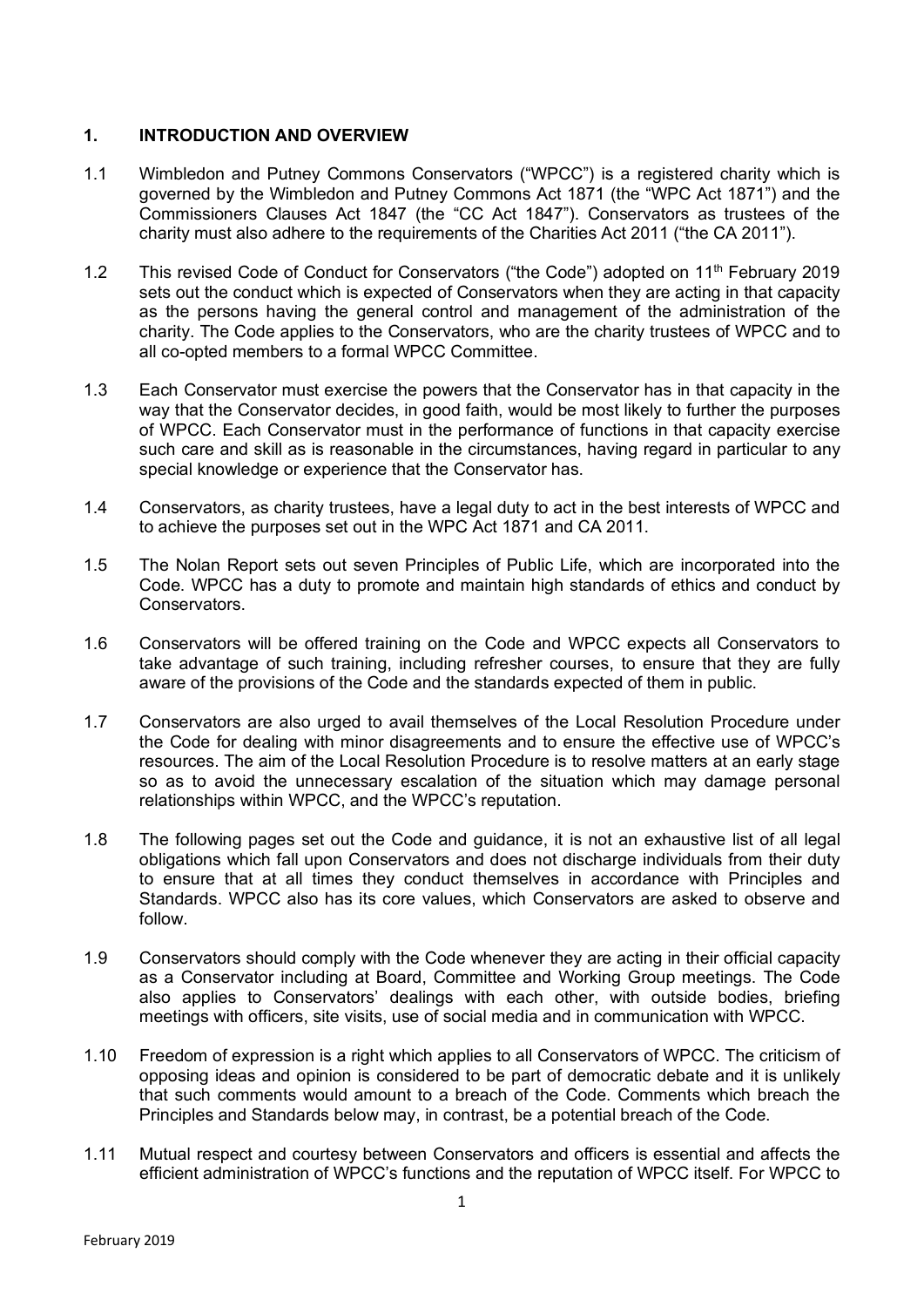work effectively it requires a high degree of trust and common understanding between officers and Conservators. Both need to respect each other's roles and officers may from time to time have to give advice which the Conservators might not agree with and Conservators may from time to time take decisions contrary to the advice of officers. Those instances should be accepted as unusual but not unacceptable. Where officers do have to give advice that a certain course of action cannot be carried out, they should seek to give suggestions as to how Conservators might achieve some or all of their objectives in other ways.

1.12 The key role of Conservators is to define the policy priorities, monitor implementation, assure themselves of compliance with all applicable regulations and to provide strategic leadership and direction in partnership with the executive.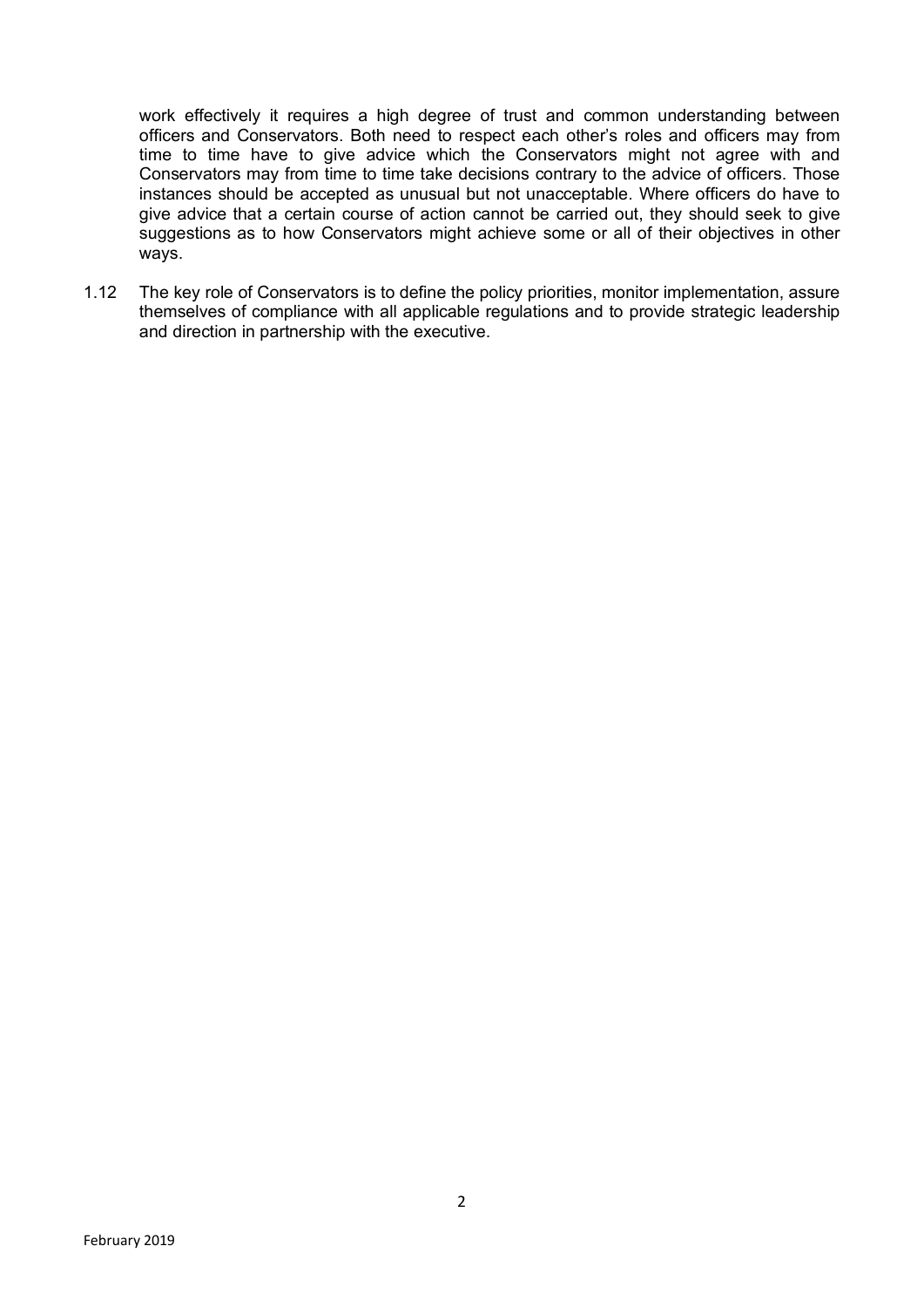#### **2 PRINCIPLES AND STANDARDS OF CONDUCT AND CORE VALUES**

- 2.1 This Code sets out the Principles and Standards of conduct and behaviour expected of Conservators. As the WPCC is a registered charity, the Conservators, as "trustees", are also responsible for ensuring that the Commons are maintained and managed in accordance with charity law, within its charitable objects and the requirements of the Charity Commission as set out in Responsibilities of Charity Trustees (CC3).
- 2.2 The Code also incorporates the organisation's values, it aims to ensure that all observe the highest standards of propriety and act in the best interests of WPCC through effective stewardship of the organisation, at all times.

#### **Principles**

2.3 The Code's principles of conduct are as follows:

#### **i. Selflessness**

Conservators must act solely in the charity's interest. They must never use their position as Conservators improperly to confer an advantage on, or to avoid a disadvantage for, themselves or improperly to confer an advantage or disadvantage on others.

### **ii. Integrity and propriety**

Conservators must avoid placing themselves under any obligation to people or organisations that might try inappropriately to influence them in their work. Conservators should not act or take decisions in order to gain financial or other material benefits for themselves, their families or friends. Conservators must declare and resolve any interests and relationships.

#### **iii. Objectivity in decision making**

In carrying out their responsibilities Conservators must act and take decisions impartially, fairly and on merit, using the best evidence and without discrimination or bias. Whilst Conservators must have regard to the professional advice of officers and may properly take account of the views of others, it is their responsibility to decide what view to take and, if appropriate how to vote on any issue.

#### **iv. Accountability**

Conservators must be accountable to the public for their decisions and actions. Conservators must be prepared to submit themselves to such public scrutiny as is appropriate to their responsibilities.

#### **v. Openness**

Conservators must be as open as possible about all their actions and those of WPCC. Information should not be withheld from the public unless there are clear and lawful reasons for so doing.

#### **vi. Honesty**

Conservators must declare any private interests relevant to their duties and take steps to resolve any conflict in a way that protects the public interest. Interests must be registered and declared in a manner which conforms to the procedures set out below.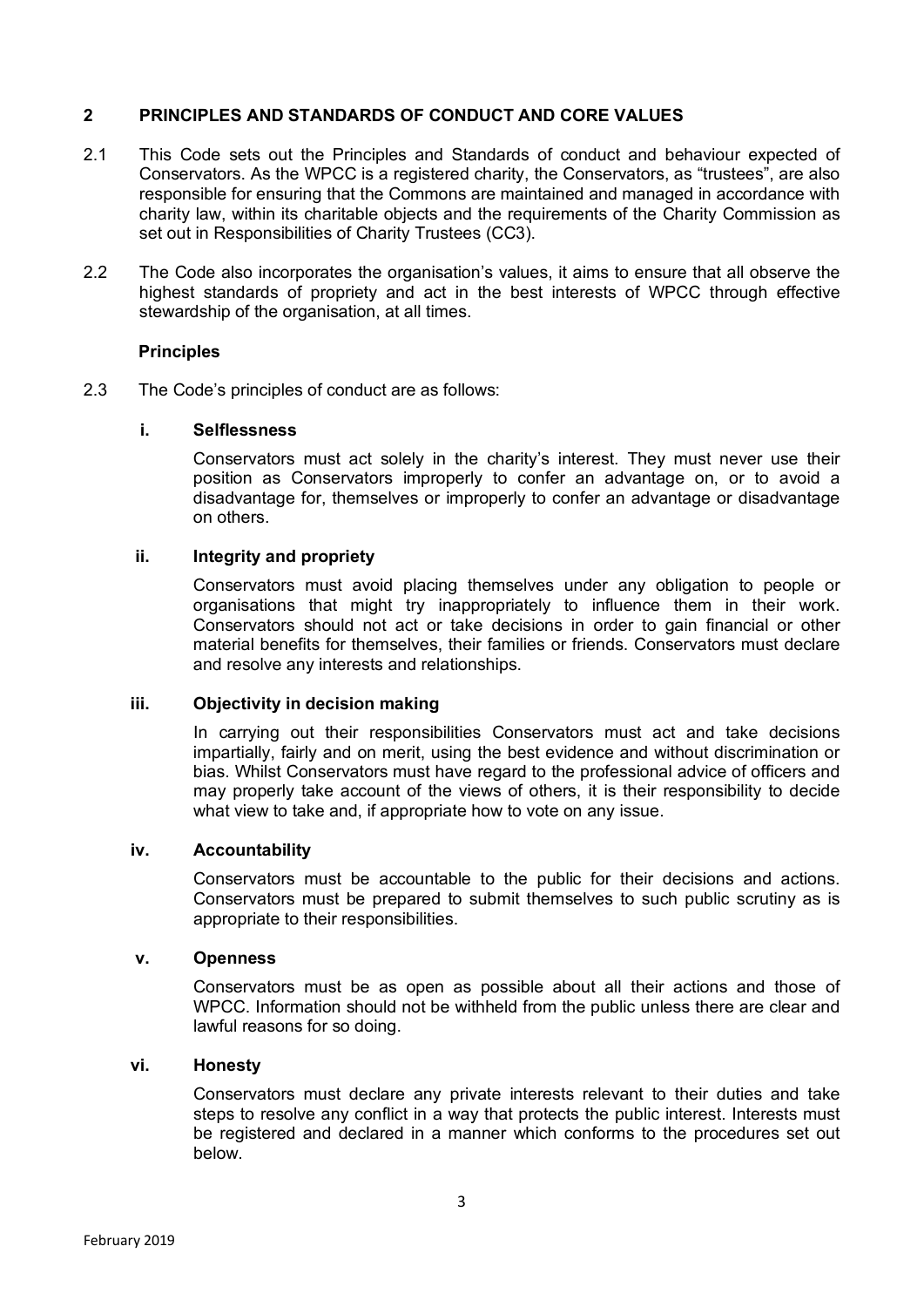#### **vii. Leadership**

Conservators must promote and support these principles by leadership and example so as to promote public confidence in their role and in WPCC. They must respect the impartiality and integrity of the WPCC's staff. Conservators should be willing to support the Code and willing to challenge poor behaviour whenever it occurs.

#### **viii. Stewardship**

In discharging their duties and responsibilities, Conservators must ensure that WPCC's resources are used both lawfully and prudently. They must ensure that WPCC's resources are not used improperly for purposes (which include any party political purposes) that are not aligned with the charity's core objects.

#### **ix. Confidentiality**

Conservators must respect the status of confidential issues they read and discuss. They are bound to maintain the confidential status of this material and any discussions.

Conservators undertake to respect and preserve the confidentiality of the Confidential Information (defined below), and shall not without the prior written consent of the Chairman of the WPCC:

- (a) communicate, or otherwise make available, the Confidential Information to any third party; or
- (b) use the Confidential Information for any commercial, industrial or other purpose other than for the benefit of WPCC in the proper performance of their duties; or
- (c) copy, adapt, or otherwise reproduce the Confidential Information except as strictly necessary for the proper performance of Conservator duties or as permitted by law.

Confidential Information: any information relating to the WPPC which is not publicly available including, but not limited to, any information specifically designated as confidential by the Board or Chief Executive Officer; any information supplied in relation to which a duty of confidentiality is owed or arises; and any other information which should reasonably be regarded as possessing a quality of confidentiality.

This duty of non-disclosure may no longer apply where either the consent of the person authorised to give it has been obtained, or there is a legal requirement to disclose. If in doubt, Conservators are encouraged to seek the views of the Chief Executive Officer.

#### **x. Equality and respect**

Conservators must treat each other with respect and promote equality by not discriminating unlawfully against any person and by treating people with respect, regardless of their sex, race, age, religion, gender, sexual orientation or disability. Conservators should respect the impartiality and integrity of WPCC's officers and its other employees. Conservators have a responsibility to behave in a way that is not offensive to others and acknowledge that the views and opinions held by others and decisions made by managers may not coincide with their own.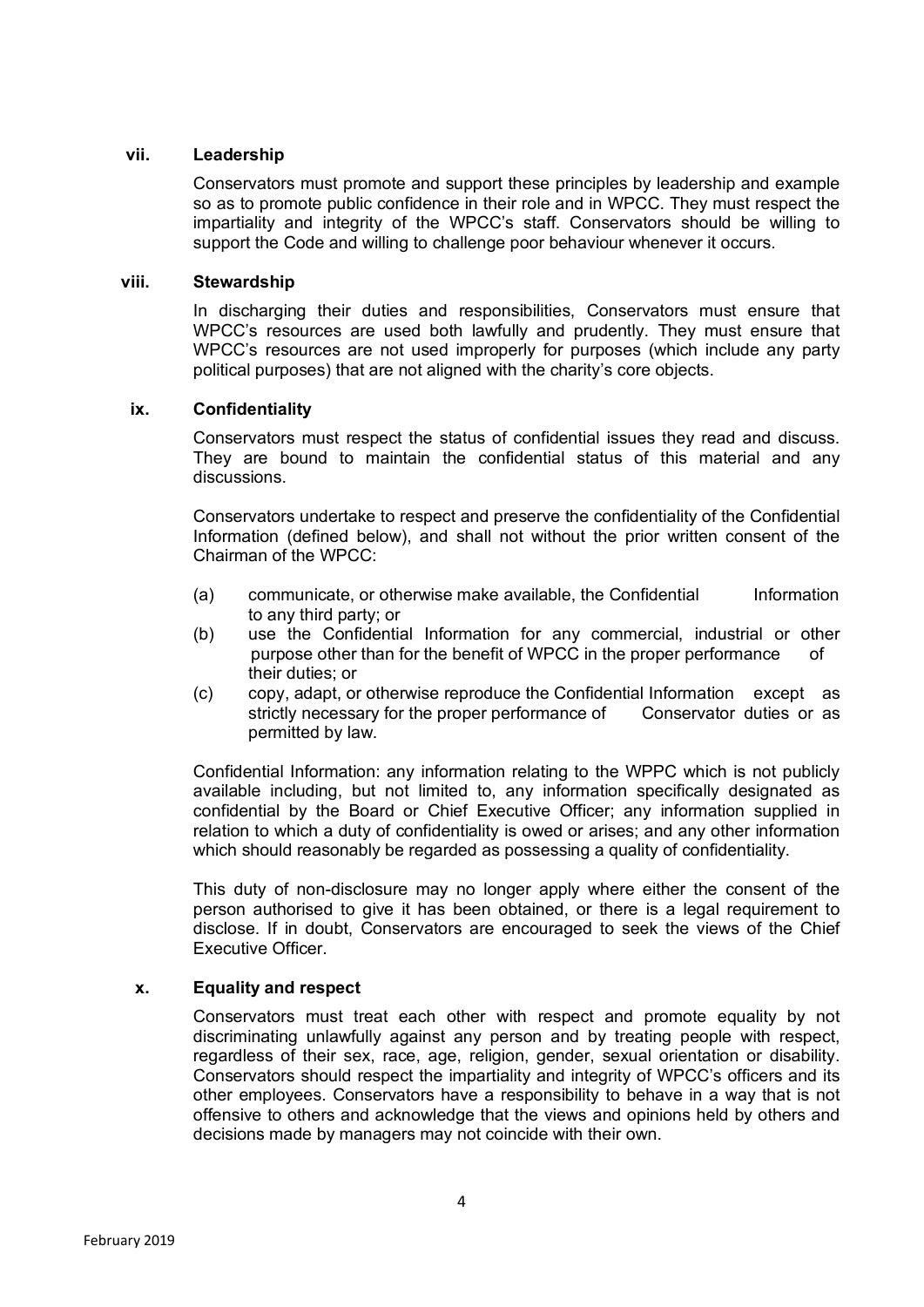## **Standards**

2.4 The Code's standards of conduct are as follows standards:

## **i. General**

Conservators must:

- act within the powers of the governing documents of WPCC and the law, and abide by the policies and procedures of the organisation. This includes having a knowledge of the contents of relevant legislation, charitable objects and relevant policies and procedures.
- be an active Board Member, making their skills, experience and knowledge available to WPCC and seeking to do what additional work they can outside Board meetings, including sitting on Committee(s)/Working Groups.
- develop and maintain a sound and up-to-date knowledge of WPCC and its environment. This will include an understanding of how WPCC operates, and the nature and extent of its work.
- utilise WPCC's resources responsibly, in line with policies and procedures.
- accept responsibility to ensure that WPCC is well run.
- raise issues and questions in an appropriate and sensitive way.

## **ii. Meetings**

Conservators must:

- endeavour to attend all appropriate meetings and other appointments of WPCC or give apologies. If they cannot regularly attend meetings they should consider their position.
- Prepare fully for all meetings and work for WPCC. This will include reading papers, querying anything they do not understand, thinking through issues before meetings and completing any tasks assigned to them in the agreed time.
- Actively engage in discussion, debate and voting in meetings, contributing in a considered and constructive way, listening carefully, challenging sensitively and avoiding conflict.
- To participate in collective decision making, accepting a majority decision of the Board and not to act individually unless specifically authorised to do so, recognising that if they regularly and strongly cannot support Board decisions they should consider their position.

## **iii. Governance**

Conservators must:

• actively contribute towards improving the governance of the Board, participating in induction and training and sharing ideas for improvement with the Board.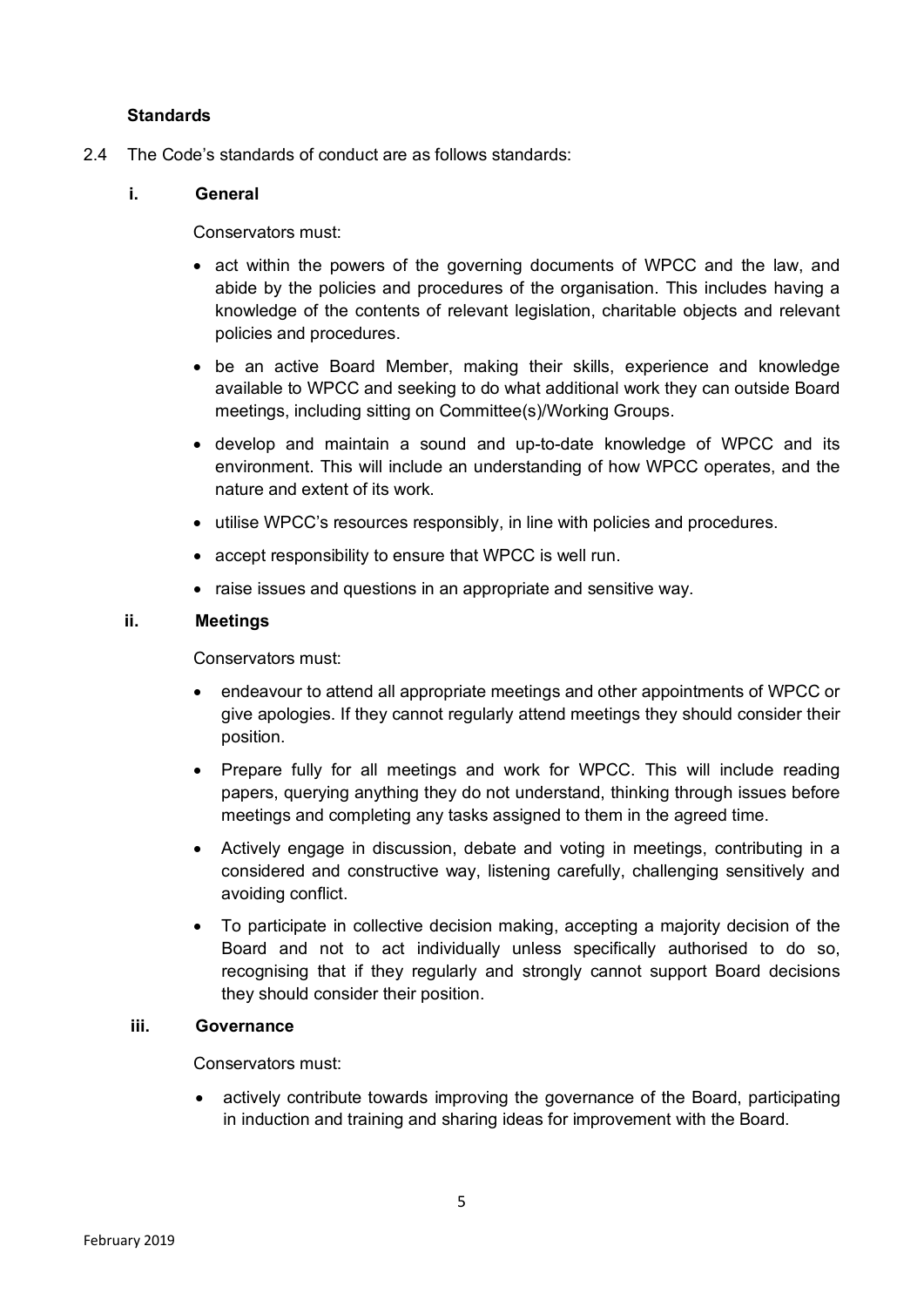## **iv. Relation with Others**

Conservators must:

- work considerately and respectfully with all those they come into contact at WPCC. Conservators must respect diversity, different roles and boundaries, and avoid giving offence.
- recognise that the roles of Conservators, staff and volunteers of WPCC are different, and seek to understand and respect the difference between these roles. Where a Conservator also volunteers with the organisation the Conservator must maintain the separation of their role as a Conservator and as a volunteer.
- seek to support and encourage all those they come into contact with at WPCC. In particular to recognise their responsibility to support the Chairman and senior staff members.
- make any public comments about WPCC in line with WPCC policy, whether made as an individual or as a Conservator.

## **v. Leaving the Board**

Where there is a substantial breach of any part of these Principles and Standards, including absence from meetings for 12 months in succession or ceasing to have the qualification required for election/appointment, this may result in procedures being put in motion that may result in a Conservator being asked to resign from the Board.

If a trustee is guilty of misconduct and/or mismanagement and is a risk to the Charity's property, then the Charity Commission or the appointing Government Department has power to remove them.

If a Conservator wishes to resign at any time, they must inform the Chairman in advance in writing, stating their reasons for leaving.

## **Core Values**

- 2.5 In addition to the Principles and Standards of conduct, Conservators should, so far as possible, reflect WPCC's Core Values, which have been adopted by WPCC:
	- **i. Dependable** We will maintain the Commons with pride and professionalism working in and for the community, taking responsibility for our actions.
	- **ii. Respectful** We will respect and value others giving time and being courteous in considering all viewpoints.
	- **iii. Committed** We will commit to engaging and communicating with the public to build a greater understanding of the Commons and its management.
	- **iv. Creative** We will provide innovative approaches to sustain the Charity and protect the Commons.
	- **v. Excellent** We will use our energy, resources and skills, striving for excellence in all we do.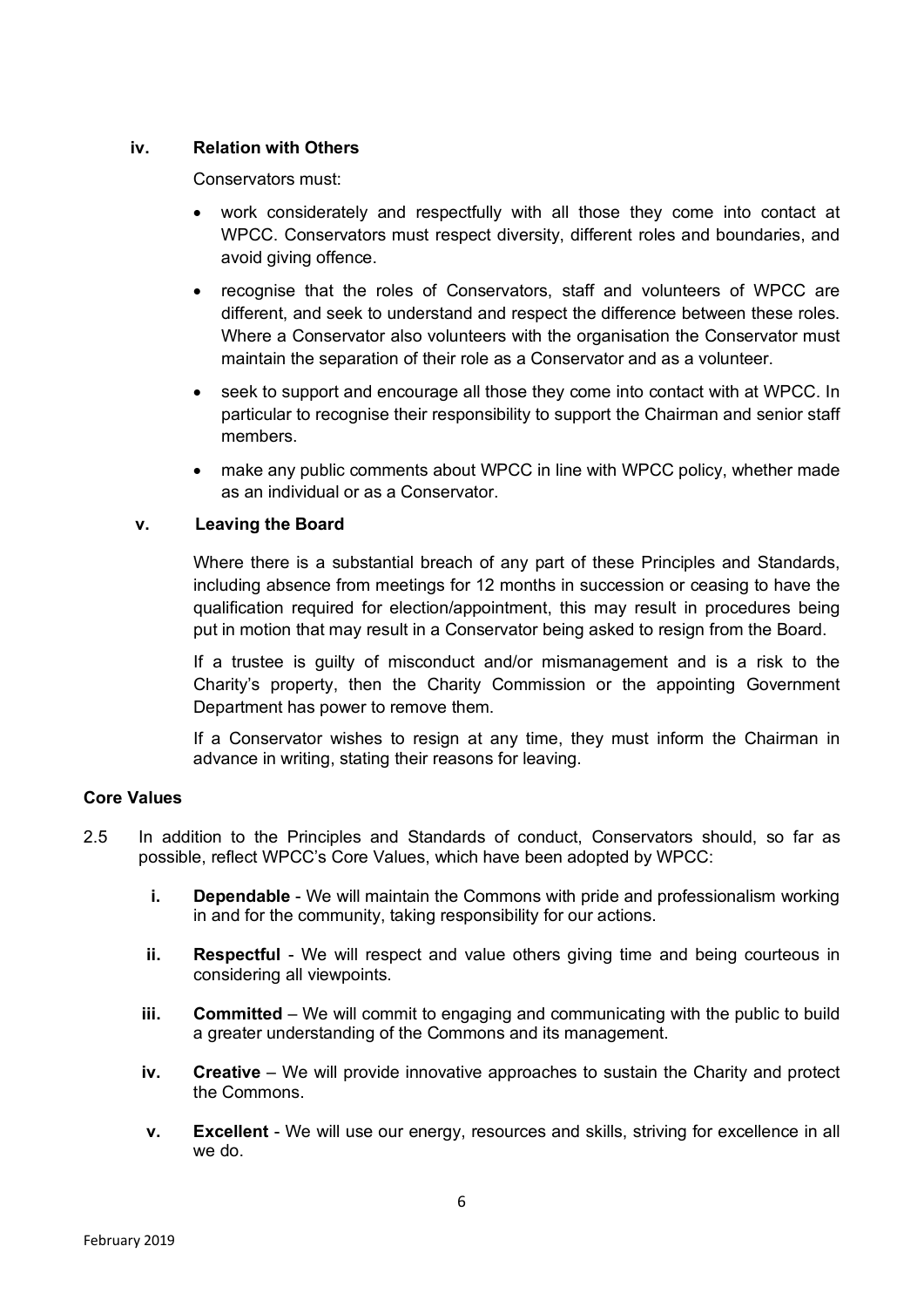## **3. CONFLICT OF INTEREST PROCEDURE**

- 3.1 Conservators should avoid putting themselves in a position in which their obligation to act in the best interests of WPCC potentially conflicts with their personal interests or duties. Such conflicts may create problems because they can:
	- inhibit free discussion
	- result in decisions or actions that are not in the interests of WPCC
	- risk giving the impression that WPCC, or an individual Conservator, has acted improperly.
- 3.2 However, from time to time, conflicts of interests may arise where a Conservator's personal interests and loyalties conflict, or can be perceived to conflict, with those of WPCC.
- 3.3 Even the appearance of a conflict can damage WPCC's reputation and so any interests, duties or obligations which may give rise to the appearance of a conflict must be recognised, disclosed appropriately and dealt with in accordance with these procedures.
- 3.4 Conservators should act in accordance with the spirit as well as the wording in the paragraphs below. This Section offers guidance but is not intended to modify any legal duty which would otherwise apply.
- 3.5 A conflict of interest is any situation in which a Conservator's personal interests or loyalties could, or could be perceived to, prevent the Conservator from making a decision which is in the best interests of WPCC. This includes actual conflicts of interest and of loyalty as well as perceived and potential conflicts.
- 3.6 Conflicts of interest usually arise where either:
	- there is a potential pecuniary interest or other material benefit directly to a Conservator, or indirectly through a person connected to the Conservator; or
	- a non-pecuniary interest when a Conservator's duty to WPCC may compete with a duty or loyalty they owe to another organisation or person.
- 3.7 A Conservator or co-opted member of a Committee must within 28 days of taking office as a Conservator or co-opted member of a Committee notify the Chief Executive Officer of any conflict of interest. This applies whether that interest is their own, or that of a connected person (see paragraphs 3.11 - 3.13). The interest will be included in the WPCC register of interests.
- 3.8 The WPC Act 1871 and CC Act 1847 contain the following restrictions on pecuniary and non-pecuniary interests and other material benefits that a Conservator may receive:
	- A Conservator cannot be remunerated or hold any paid office with WPCC (section 31, WPC Act 1871).
	- A Conservator cannot receive any expenses in connection with meetings of the Conservators (section 48, CC Act 1847).
	- A Conservator cannot be concerned with or participate in any manner in any contract, or in the profit from any contract, or of any work done under the authority of the WPC Act 1871 (section 9, CC Act 1847). (There is an exception under section 10 of the CC Act 1847 which would allow WPCC to enter into a contract with a company in which a Conservator is a shareholder of, provided the Conservator with the shareholding does not participate in the Conservators vote on the contract).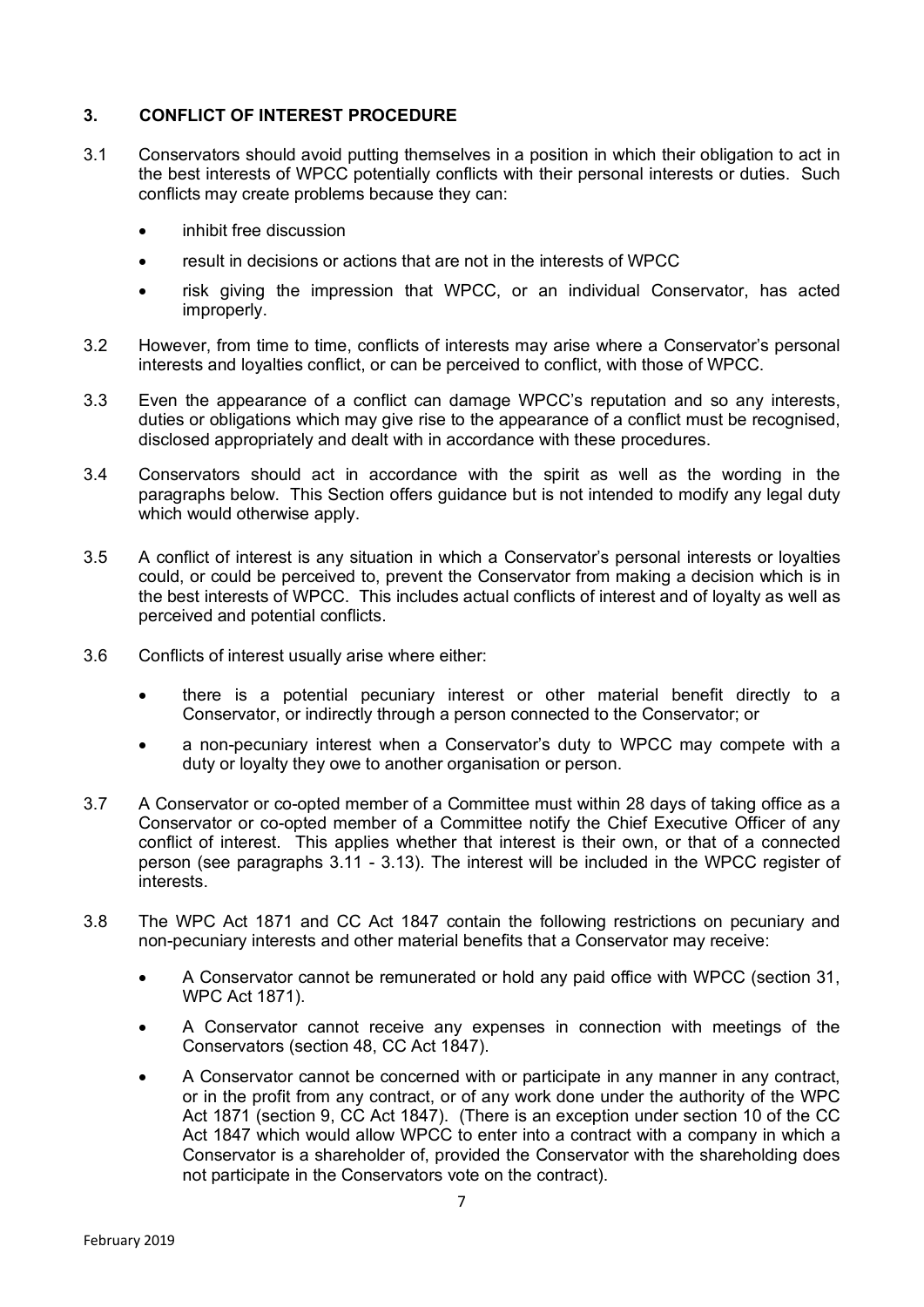- 3.9 If an interest above has not been notified or entered in the register, then the Conservator must disclose the interest to any meeting of WPCC at which they are present, where they have disclosable interest in any matter being considered. Where a matter is considered to be a sensitive interest, which includes any concern that disclosure might lead to the Conservator or co-opted person being subject to violence or intimidation, that individual should speak to the Chief Executive Officer, who may agree to exclude details from any publicly available version of the register of interests.
- 3.10 Following disclosure of an interest not on WPCC's register or the subject of pending notification, Conservators must notify the Chief Executive Officer of the interest within 28 days beginning with the date of disclosure.

#### **Connected persons**

- 3.11 A conflict can arise indirectly because of a Conservator's relationship with, or connection to, another person or organisation. This is because of the risk that the Conservator's decisionmaking could be affected, or that it could be perceived that there is a conflict of interest. Issues relating to conflicts of interest often arise in charities because of benefits received by connected persons.
- 3.12 Examples of connected persons include: members of a Conservator's family, their spouse or civil partner, or someone with whom they are living as a husband or wife, or as if they were civil partners, a business partner or colleague, anyone whose finances are interdependent with the Conservator (e.g. through joint bank accounts, joint mortgages or property held in joint names, one party financially dependent on the other, joint beneficiaries of a trust), businesses in which a Conservator has an interest through ownership or influence, or anyone else receiving a benefit where it could be perceived that the benefit could influence the Conservator's ability to make decisions only in the best interests of WPCC.
- 3.13 A Conservator might be a member of another organisation whose policies or objectives are inconsistent with or otherwise have a bearing on those of WPCC. A Conservator's duty is to take only their responsibilities to WPCC into account.

#### **Declaring interests**

- 3.14 Many possible conflicts can be managed by ensuring appropriate transparency as to a Conservator's potentially conflicting interest. This is done by proactive declaration and, for appropriate interests, the maintenance of a register of interests.
- 3.15 Conservators must use their judgment in accepting any gifts and hospitality which might compromise WPCC's reputation and must declare these at the earliest opportunity. The disclosure must include sufficient information to enable appropriate decisions to be taken as to the seriousness of any potential conflict and its management. Conservators should always take decisions solely in terms of WPCC's interests; they should not do so in order to gain financial or other material benefits for themselves, their family, or their friends.
- 3.16 A declaration of interests form is provided for this purpose, listing the types of interest you should declare. The declaration of interests needs to be completed prior to taking office and updated at least annually and/or when any material changes occur.
- 3.17 If you are not sure what to declare, or whether/when your declaration needs to be updated, please err on the side of caution. If you would like to discuss this issue, please contact the Chairman or Chief Executive for guidance.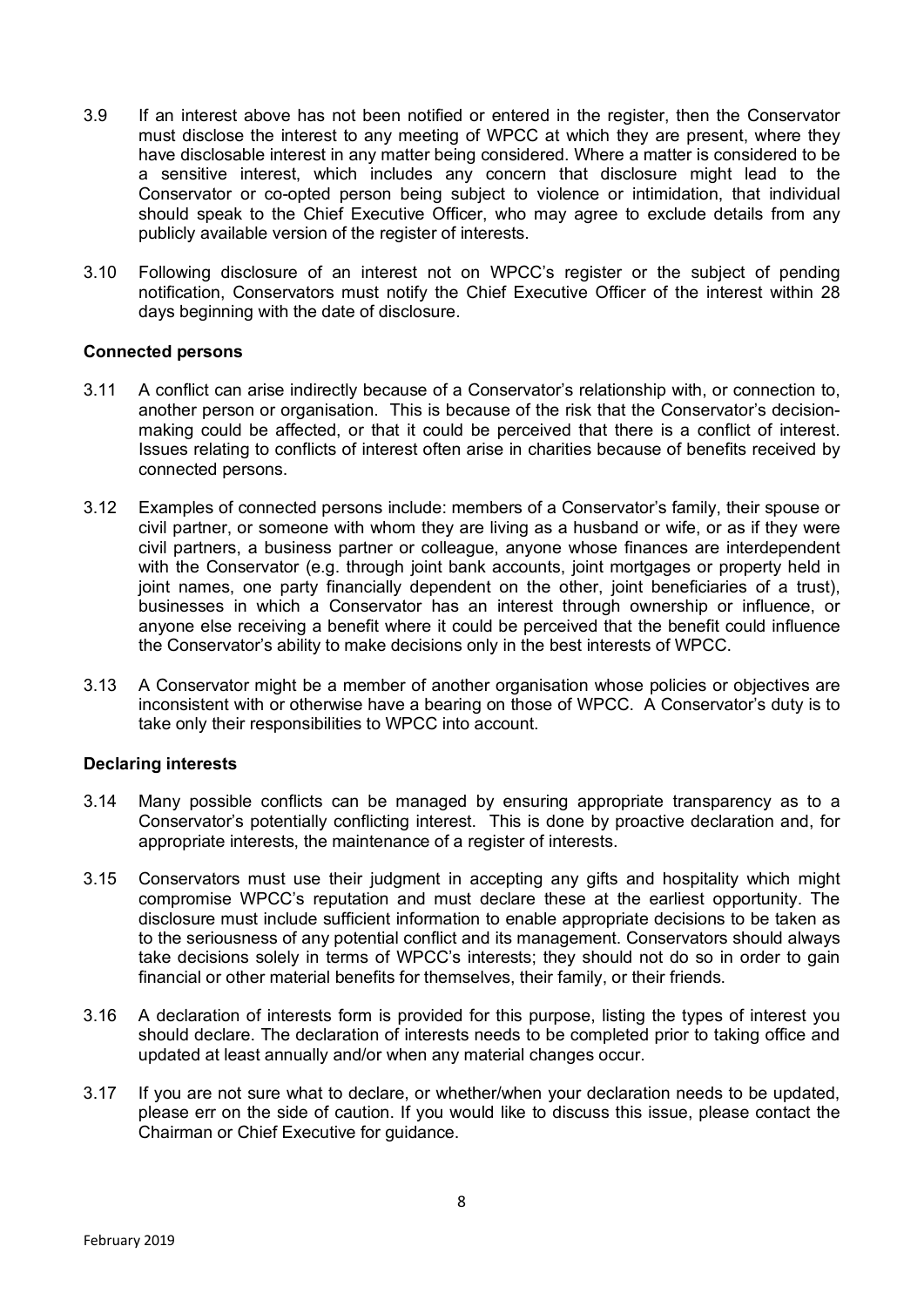- 3.18 In addition to keeping the declaration of interests up to date, Conservators must declare any interest (including a perceived or potential interest) at the earliest possible opportunity and orally at any meeting where a conflict may arise. Conflicts of interest should be a standard agenda item at the beginning of each meeting of the Conservators or any Committee/Working Group. If a Conservator is aware of an undeclared conflict issue affecting another Conservator, he or she should notify the Chair or the other Conservators.
- 3.19 Information about Conservator interests, including all gifts and hospitality received by any Conservator, will be recorded on the charity's register of interests, which will be maintained by the Chief Executive Officer. The register will be accessible by Conservators and senior managers so that the relevant matters can be managed properly.

#### **Disclosure of interests at meetings**

- 3.20 Where an interest described above or in the following paragraph in any business of WPCC has been declared and, where a Conservator is aware or ought reasonably to be aware of the existence of that interest and they attend a meeting of WPCC at which the business is considered, the Conservator must disclose to that meeting the existence and nature of that interest at the commencement of its consideration. If not apparent in advance from any agenda, as soon as the interest becomes apparent as being relevant to the business under consideration a Conservator must immediately declare it.
- 3.21 Where a Conservator has a personal interest in any matter of WPCC where a decision in relation to that matter might reasonably be regarded as affecting their well-being or financial position or the well-being or financial position of a member of their family or any person with whom they have a close relationship (connected persons see paragraph 3.11 – 3.13) as the case may be, they must immediately declare it.

#### **Data protection**

3.22 Some personal information about third parties can only be held with their agreement. Generally the limited information needed to declare a conflict will not require such consent. If consent is needed it is the responsibility of the Conservator providing the information to ensure consent is given. Any declaration where personal data is held will be processed in accordance with data protection principles as set out in the Data Protection Act 2018 only to ensure that Conservators act in the best interests of WPCC and not for any other purpose.

#### **Managing conflicts of interest**

- 3.23 Once a conflict of interest has been disclosed it must either be managed or removed so that any potential effect on decision-making is eliminated.
- 3.24 Where a conflict of interest needs to be managed, the way in which this is done must be decided by the Conservators. In doing this the Conservators must follow the WPC Act 1871, the CC Act 1847 and the general law which deal with how conflicts of interest must be handled. They should also take into account Charity Commission guidance on conflicts of interest.

#### **Managing permissible material benefits to a Conservator or a connected person**

3.25 The provisions of the WPC Act 1871 and/or CC Act 2011 in relation to material benefits that a Conservator may receive (set out in section 3.14 – 3.19 above) are quite restrictive.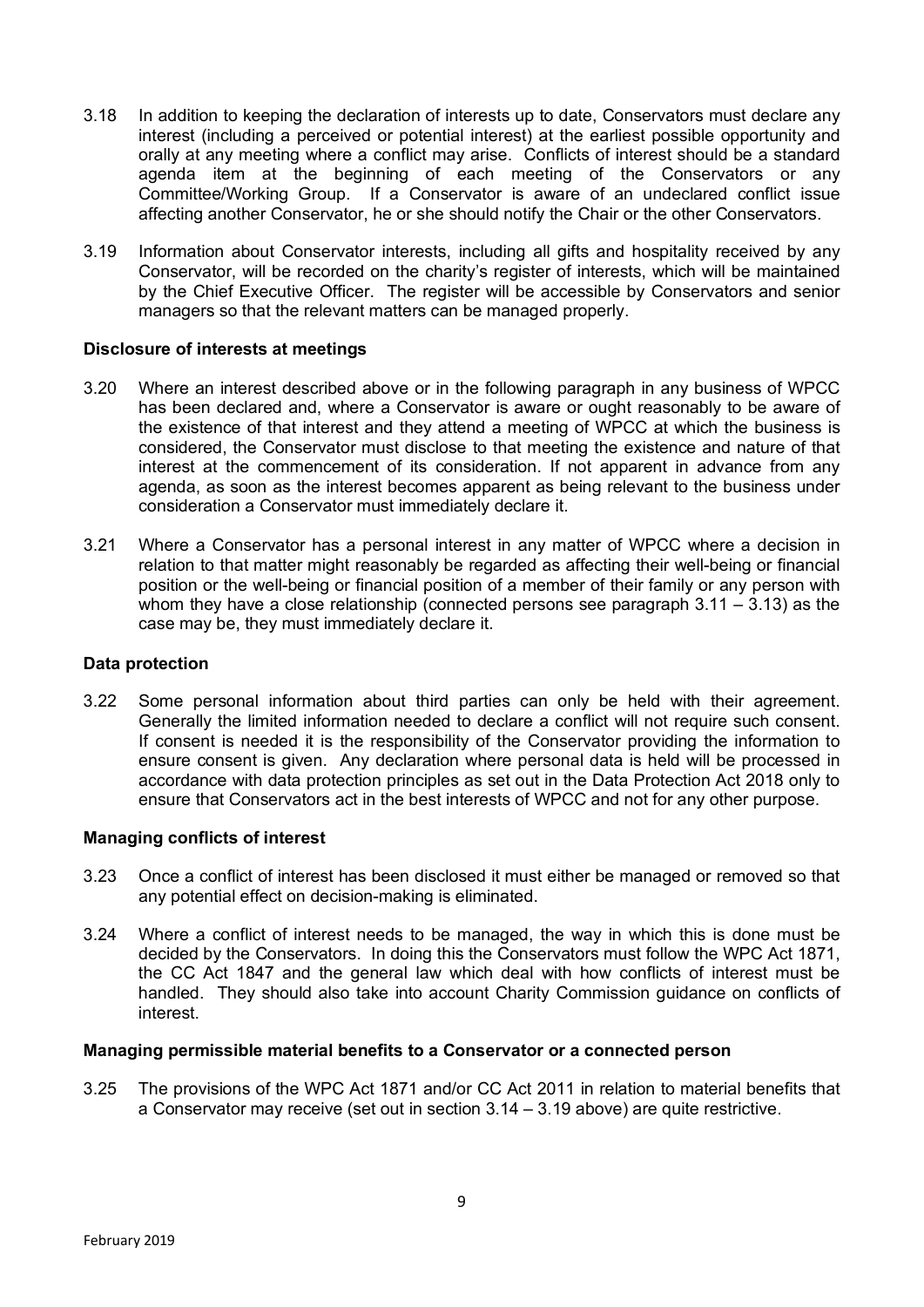- 3.26 In circumstances where there is a potential financial or other material benefit directly to a Conservator or to a person connected with a Conservator which is not prohibited by the Acts, the following procedure must be followed:
	- the material benefit must be authorised in advance;
	- the affected Conservator must be absent from any part of any meeting where the issue is discussed or decided; and
	- the affected Conservator should not vote or be counted in deciding whether a meeting is quorate.
- 3.27 A Conservator must not be involved in managing or monitoring on behalf of WPCC a permitted contract in which the Conservator or a connected person has an interest. Monitoring arrangements for such contracts will include provisions for an independent challenge of bills and invoices, and termination of the contract if the relationship is unsatisfactory. Generally, because of the possible reputational effect of contracts with Conservators, WPCC will require strong reasons to enter such a contract rather than dealing with an unconnected person.

#### **Managing conflicts of duty or loyalty**

3.28 In relation to interests where there is no material benefit, such as a conflict of loyalty, having evaluated the level of conflict the Conservators must decide how it is to be managed. Generally the following will be appropriate:

| <b>Category of interest</b>                                                                               | Action to manage the interest                                                                                                                                                                                                                                                                                                                                                     |  |  |
|-----------------------------------------------------------------------------------------------------------|-----------------------------------------------------------------------------------------------------------------------------------------------------------------------------------------------------------------------------------------------------------------------------------------------------------------------------------------------------------------------------------|--|--|
| A. The interest is low risk and<br>does not create a real<br>danger of bias or conflict                   | The Conservator must declare the interest and may<br>contribute information to the meeting and remain in the<br>meeting, be counted in the quorum and vote                                                                                                                                                                                                                        |  |  |
| B. The<br>interest creates<br>a<br>significant<br>but<br>not<br>substantial danger of bias<br>or conflict | It shall be at the discretion of the other Conservators<br>(who do not themselves have an interest in the matter)<br>whether the Conservator may contribute information to<br>the meeting and remain in the meeting, but in any event<br>the Conservator must not participate in the discussion,<br>or vote on the matter and will not be counted in the<br>quorum for that issue |  |  |
| C. The interest creates<br>a<br>substantial danger of bias<br>or conflict of duty                         | The Conservator must leave the meeting, not participate<br>in the discussion or vote on the matter and will not be<br>counted in the quorum for that issue                                                                                                                                                                                                                        |  |  |
| D. The interest creates a<br>severe or substantial and<br>recurring danger of bias or<br>conflict of duty | Other steps will need to be taken to manage the conflict<br>in additional to those referred to above and in a serious<br>case a Conservator may have to consider resigning                                                                                                                                                                                                        |  |  |

3.29 There are situations where a Conservator may participate in discussions from which he or she could indirectly benefit, for example where the benefits are universal to all users of the Commons, or where the benefit is minimal. These may be dealt with by a single disclosure upon taking office, updated annually where there is any change.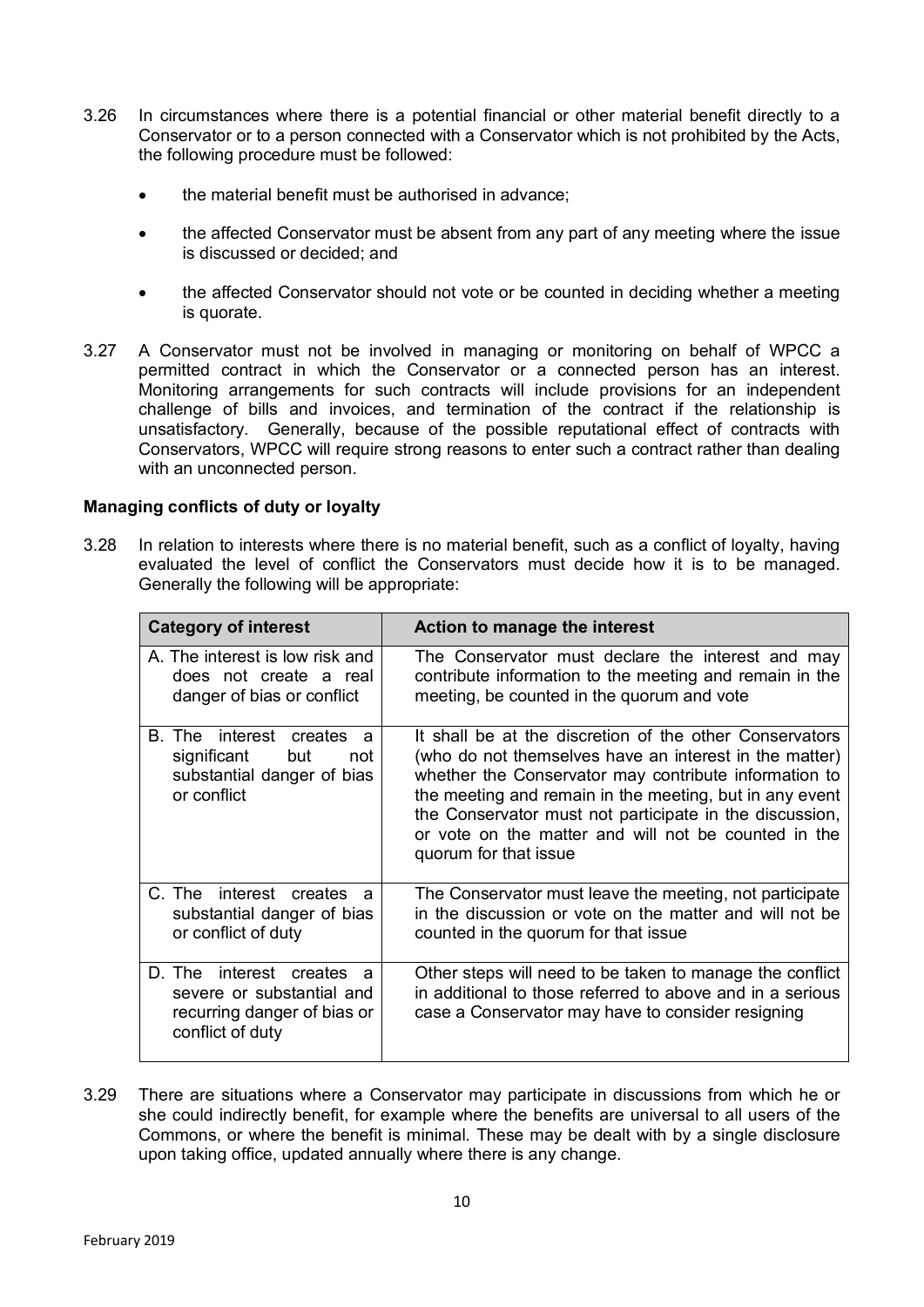- 3.30 If a Conservator has an interest in the management of a body or organisation that has an interest in the Commons, this will always be regarded as at least a 'category B' interest for the purpose of any decisions that affect that body or organisation.
- 3.31 In relation to any type of conflict, where the conflict is so acute or extensive that following these procedures will not allow the Conservators to demonstrate that they have acted in the best interests of WPCC, a specific approach may need to be developed with the benefit of advice which could be sought from the Charity Commission.

#### **Recording steps taken**

- 3.32 All decisions affected by a conflict of interest will be recorded by the Chief Executive Officer and reported in the minutes of the meeting. The record will include:
	- the nature and extent of the conflict
	- which Conservator or Conservators were affected
	- whether any conflicts of interest were declared in advance
	- an outline of the discussion
	- whether anyone withdrew from the discussion
	- the actions taken to manage the conflict
	- how the Conservators took the decision in the best interests of the Conservators.
- 3.33 Where a Conservator or a connected person receives a payment or other benefit from a decision, this must be reported in the Annual Report and Accounts in accordance with the Charities' Statement of Recommended Practice.
- 3.34 The Chief Executive Officer will take special care to ensure that minutes or other documents relating to the item presenting a potential conflict are appropriately redacted before being provided to the person facing the conflict. A balance needs to be made to ensure that the person still receives sufficient information about the activities of the charity generally without disclosing information which it would be inappropriate for the person to receive.

#### **Compliance**

- 3.35 Compliance with Conflicts of Interest will be the responsibility of the Chairman.
- 3.36 If it appears that a Conservator has failed to comply, the issue will be dealt as a matter of misconduct under this Code.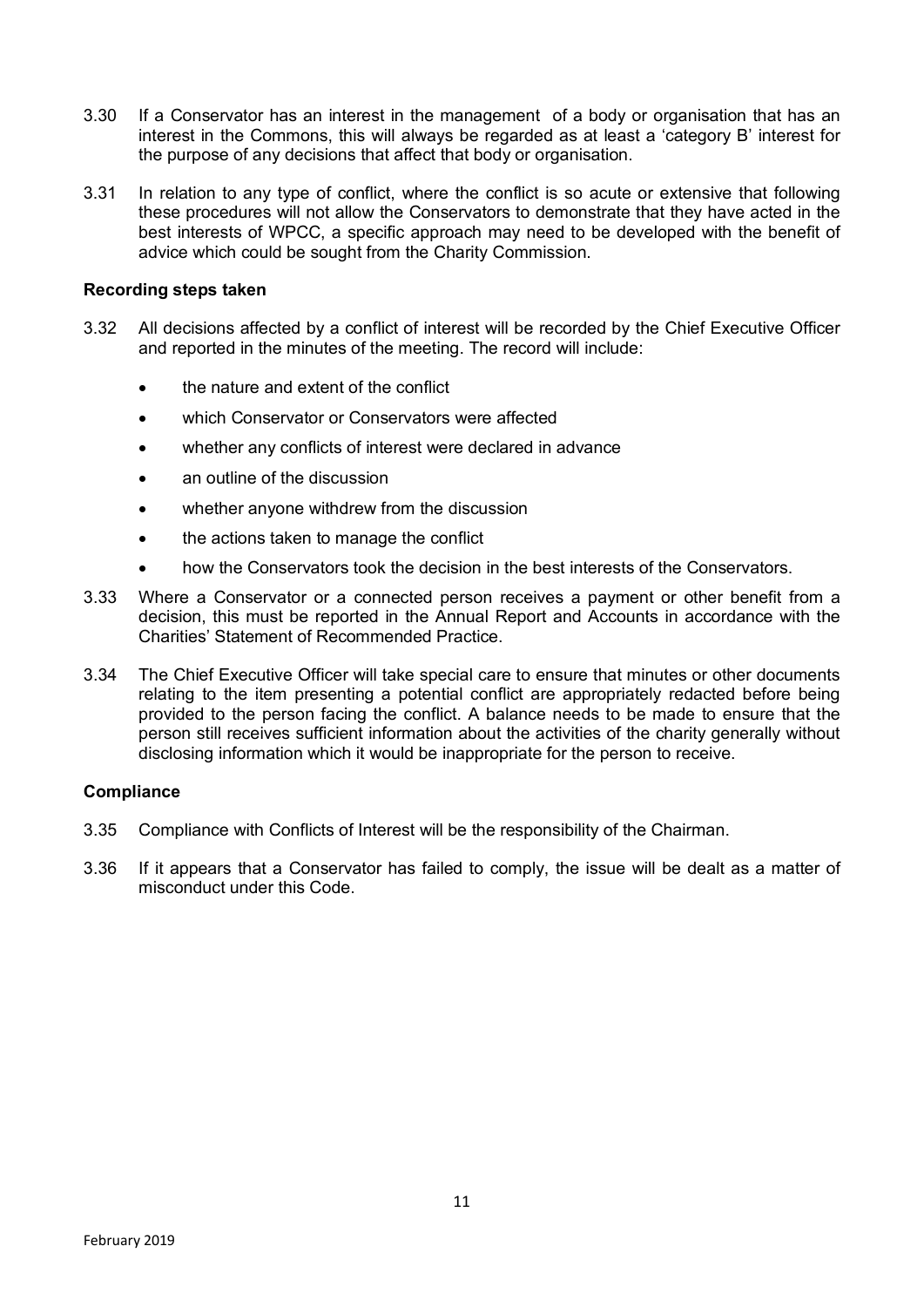## **4. DIGNITY PROCEDURE**

- 4.1 Harassment and bullying can have very serious consequences for Conservators and WPCC. Harassment or bullying may make Conservators unhappy, may cause them stress and affect their health and family and social relationships, may affect their performance, and could cause them to resign. Severe cases of harassment and bullying can even lead to mental illness and suicide. Effects on WPCC can include loss of morale, poor work performance, legal claims and damage to the Charity's reputation. Serious harassment may be a criminal offence.
- 4.2 WPCC will not tolerate bullying and harassment of any kind. All allegations of bullying and harassment will be investigated and, if appropriate, action will be taken in accordance with the Complaints Procedure. WPCC will also not tolerate victimisation of a person for making allegations of bullying or harassment in good faith or supporting someone to make such a complaint.
	- i. **Bullying** is offensive, intimidating, malicious or insulting behaviour, and/or an abuse or misuse of power that is meant to undermine, humiliate or injure the person on the receiving end.
	- ii. **Harassment** includes a 'course of conduct' alarming a person or causing a person distress. Where that 'course of conduct' harasses a single individual, it must take place on at least two occasions. Where it is directed against two or more people, it only has to take place on one occasion in relation to each individual. A campaign of collective harassment by two or more people can amount to a 'course of conduct'.

Harassment also includes unwanted conduct related to relevant 'protected characteristics', which are sex, gender reassignment, race (which includes colour, nationality and ethnic or national origins), disability, sexual orientation, religion or belief and age, that:

- has the purpose of violating a person's dignity or creating an intimidating, hostile, degrading, humiliating or offensive environment for that person; or
- is reasonably considered by that person to have the effect of violating his/her dignity or of creating an intimidating, hostile, degrading, humiliating or offensive environment for him/her, even if this effect was not intended by the person responsible for the conduct.
- 4.3 Bullying and harassment may take many forms:
	- physical contact, ranging from touching to serious assault;
	- verbal and written harassment through jokes, offensive language, gossip, slander and letters;
	- postings on social media;
	- visual display of posters, obscene gestures;
	- isolation or non-cooperation at work;
	- coercion:
	- persistent undermining of an individual;
	- rudeness and verbal aggression.
- 4.4 Victimisation is subjecting a person to a detriment because he/she has, in good faith, complained (whether formally or otherwise) that someone has been bullying or harassing him/her or someone else, or supported someone to make a complaint or given evidence in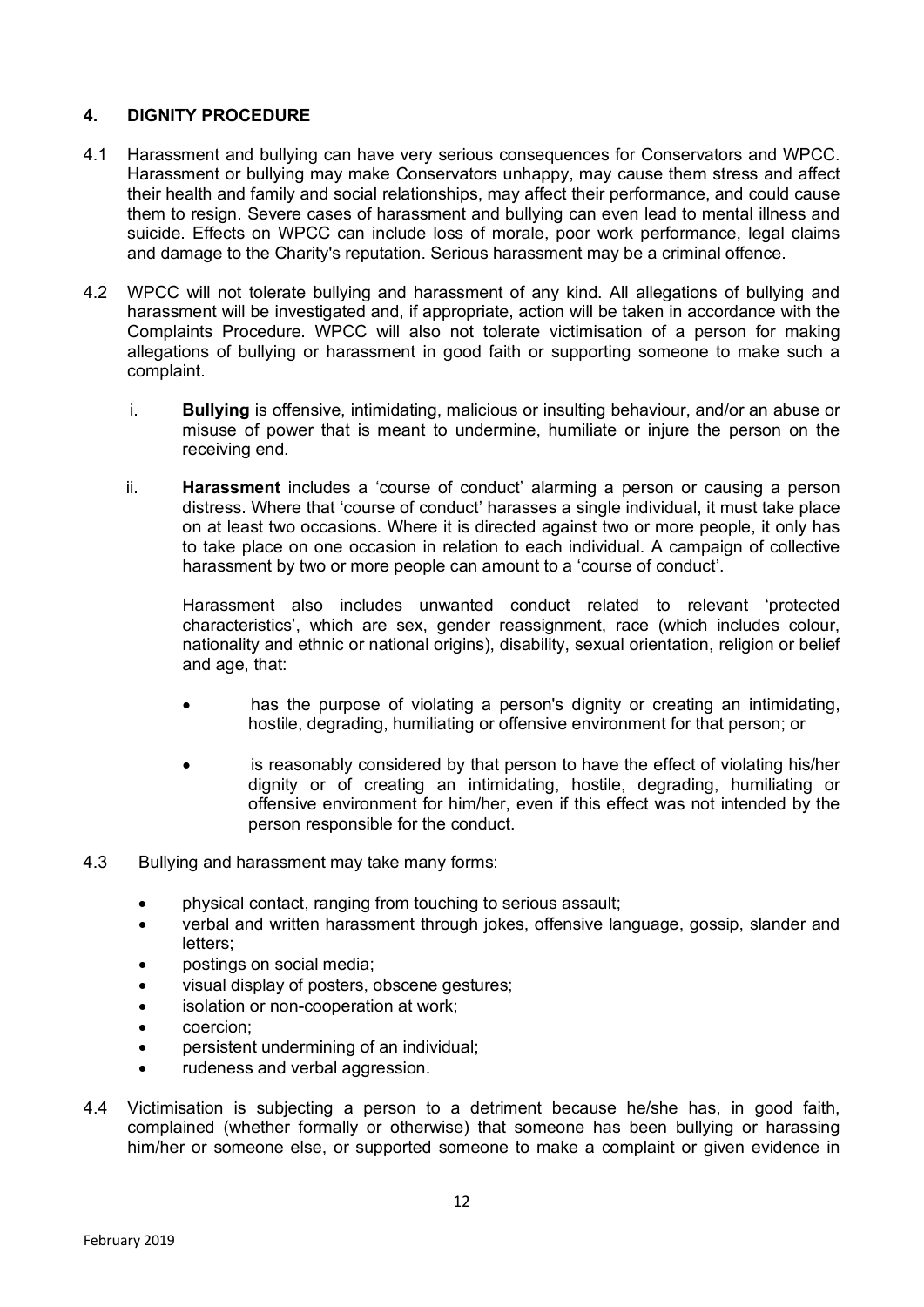relation to a complaint. This would include isolating someone because he/she has made a complaint or giving him/her a heavier or more difficult workload.

- 4.5 Provided that you act in good faith, i.e. you genuinely believe that what you are saying is true, you have a right not to be victimised for making a complaint or doing anything in relation to a complaint of bullying or harassment and the Charity will take appropriate action to deal with any alleged victimisation, which may include disciplinary action against anyone found to have victimised you.
- 4.6 Making a complaint that a Conservator knows to be untrue, or giving evidence that a Conservator knows to be untrue, may lead to action being taken against them.
- 4.7 A complaint of bullying and harassment will be made in accordance with the Code of Conduct Complaints Procedure and solutions will be sought in discussion with the complainant who will be protected against any form of victimisation that may arise as a result of making the complaint.
- 4.8 WPCC will treat every case of proven bullying or harassment in accordance with the Code of Conduct Complaints Procedure. In severe cases this could lead to censure of a Conservator, termination of employment of a member of staff or engagement as a volunteer or in extreme cases referral to the police for investigation.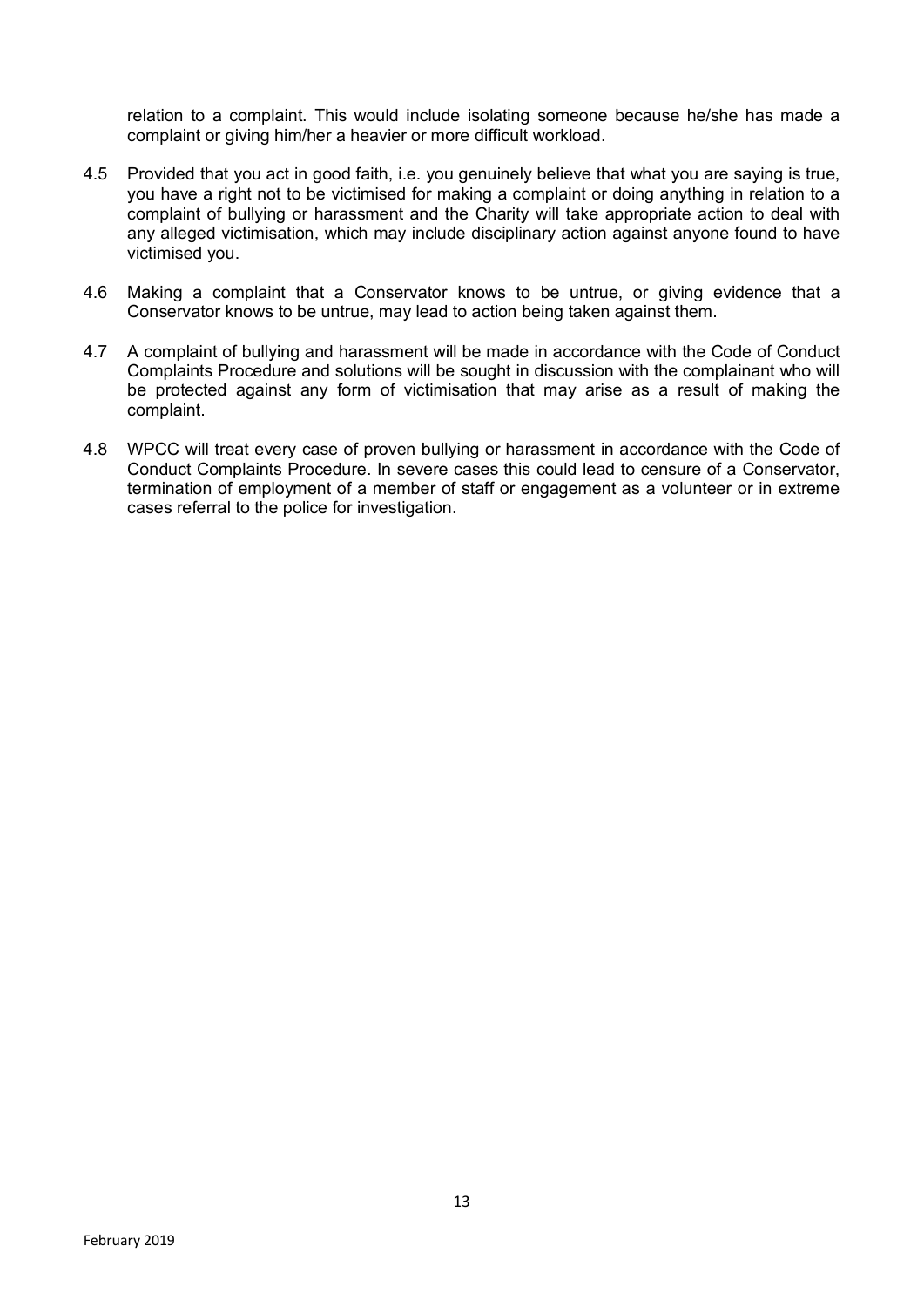## **5. COMPLAINTS PROCEDURE**

- 5.1 Where there are complaints of misconduct or infringements of someone's dignity, WPCC must have in place arrangements under which allegations can be investigated and arrangements under which decisions on allegations can be made. The following procedure applies to complaints made against a Conservator by a fellow Conservator(s), an officer(s) or any other person(s).
- 5.2 In relation to officers, a complaint should be after consultation with the Chief Executive Officer unless it relates to the CEO in which case the complaint should be made to the Chairman.

## **Making a complaint**

- 5.3 The complaint should be made to the Chief Executive Officer in writing or by e-mail.
- 5.4 A copy of the complaint form, which shall be used for all complaints, is attached at Appendix 1. This form should also be used for making a complaint under the Local Resolution Procedure. Completion of a Complaint Monitoring Form at Appendix 1A is also requested, but is not compulsory.
- 5.5 In order to make a complaint, a complainant will need to have reasonable belief that there has been a breach of the Code and/or an infringement of their dignity. In order to have a reasonable belief that a breach has occurred, there will need to be direct evidence which supports the complaint. Without such evidence the complaint will not be pursued. Complainants should consult the Chief Executive Officer for advice if they are in doubt. Where the breach is a very minor or technical one, or where there is no clear evidence that a breach occurred, the Chief Executive Officer may advise the complainant that the matter might be more appropriately dealt with through WPCC's Local Resolution Procedure.
- 5.6 If the complaint appertains to a potential criminal activity the Chief Executive Officer will consult with the Independent Person (see Appendix 3). If there is a view that the police or another statutory regulatory body should be involved then the Chairman of the Board and Chairman of the Audit and Risk Committee will be advised. WPCC will at that point advise the complainant and hand the matter to the police or other statutory regulatory body.
- 5.7 Once received a complaint will be acknowledged by the Chief Executive Officer within five working days.

## **Confidentiality**

- 5.8 As a matter of fairness and natural justice the subject Conservator should usually be told who has complained about them and received details of the complaint. However, in exceptional circumstances, the Chief Executive Officer may withhold the complainant's identity if on request they are satisfied that the complainant has reasonable grounds for believing that they or any witness relevant to the complaint may be at risk of physical harm, or his or her employment may be jeopardised if their identity is disclosed, or where there are medical risks (supported by medical evidence) associated with the complainant's identity being disclosed.
- 5.9 If a request for confidentiality is refused, the Chief Executive Officer will explain the reason and give the complainant the option to withdraw the complaint, rather than proceed with his or her identity being disclosed.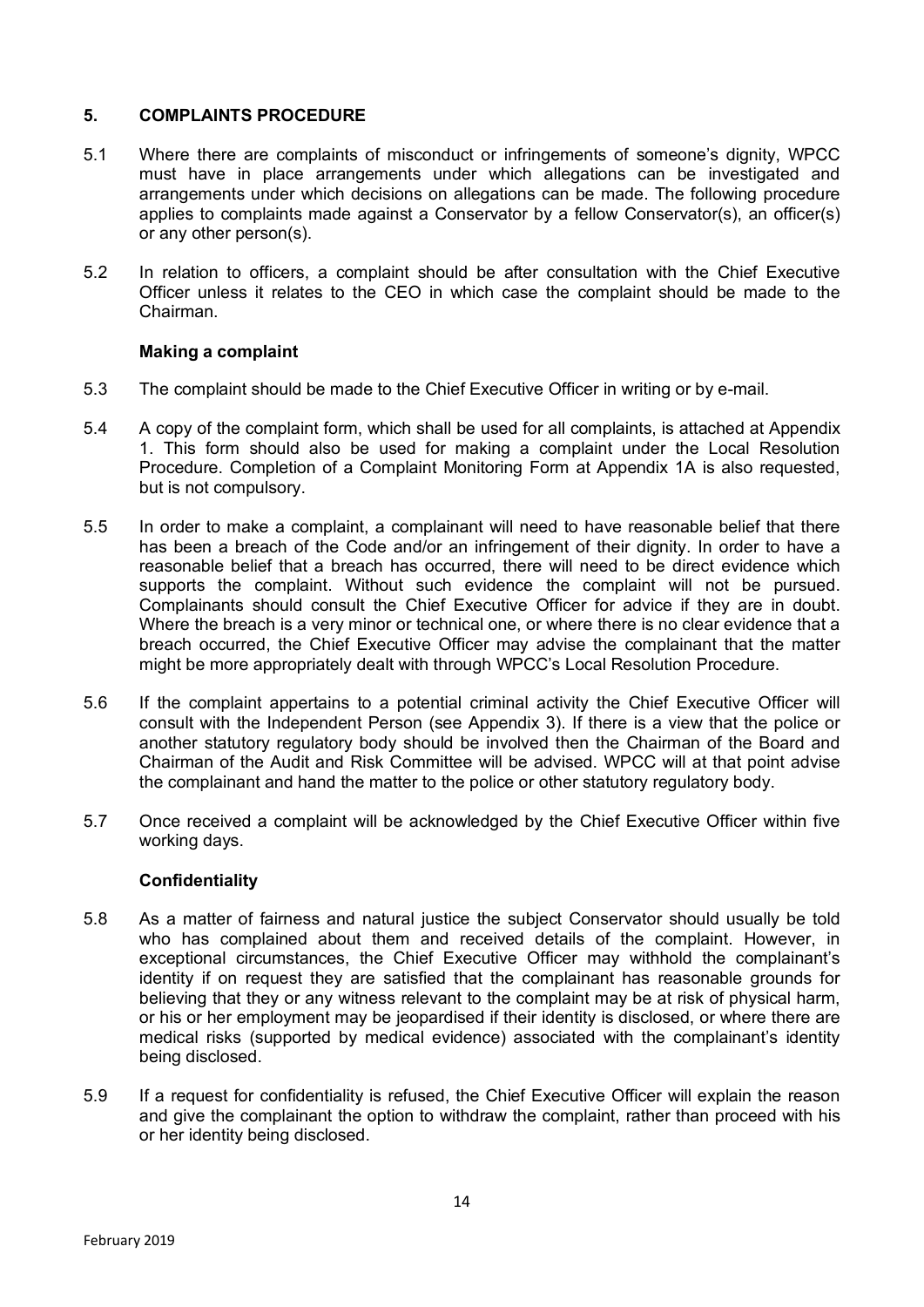- 5.10 The complaint will be acknowledged and the subject Conservator will be informed that a complaint has been made about him or her. Such notification will state that the complaint has been made; the name of the complainant (unless the complainant has requested confidentiality and this is being upheld), brief details of the complaint and the paragraphs of the Code which may have been breached. In very limited situations, the subject of the complaint may not be notified, in which case the Chief Executive Officer will record his reason. Such situations may be where it is not reasonably possible to identify who the subject of the complaint might be.
- 5.11 Where the details of complaints are passed to any third parties, including but not limited to press or media, or posted on social media, this may prejudice an investigation. In the case of a complainant, WPCC would not pursue the investigation further and WPCC would reserve the right not to pursue further complaints from the same complainant. In the case of a Conservator, where they pass details of a complaint to any third parties, this may also be considered a breach of the Principles and Standards of the Code.

#### **Initial Assessment**

5.12 In determining whether to investigate a complaint, the Chief Executive Officer will adopt a three-stage process, all in consultation with an Independent Person. At each stage the Chief Executive Officer may request further clarification or documentation from the complainant, without this forming part of any investigation.

**Stage 1** – The Chief Executive Officer will decide whether the complaint is within WPCC's jurisdiction which will include consideration of the paragraphs of the Code or evidence of the infringement to a person's dignity to which the complaint might relate. If there is no jurisdiction then the complainant will be informed that the complaint will not be considered further.

**Stage 2** - The Chief Executive Officer will decide whether there is direct evidence that a breach and/or infringement to a person's dignity took place. The level of proof will be on the balance of probabilities, that is to say, whether it is more likely than not. If there is no direct evidence, or if the complaint is considered to be vexatious, then the complaint will be dismissed.

**Stage 3** – The Chief Executive Officer will decide whether the complaint is suitable to be dealt with within the Local Resolution Procedure, or whether it should be the subject of a full investigation. The criteria which will be used for this analysis are set out in Appendix 2.

#### **Local Resolution Procedure**

- 5.13 The Local Resolution Procedure is a process for low-level complaints including those made by one Conservator against another.
- 5.14 If the Chief Executive Officer, in consultation with the Independent Person, decides to refer the matter to local resolution, then the complainant will be informed within 5 working days and the Local Resolution Procedure shall then apply (see section 6 below).
- 5.15 The criteria for referring the matter to the Local Resolution Procedure will include the following:
	- Complaints that one Conservator has failed to show respect and consideration for others
	- Complaints that one Conservator has made vexatious, malicious or frivolous complaints towards another.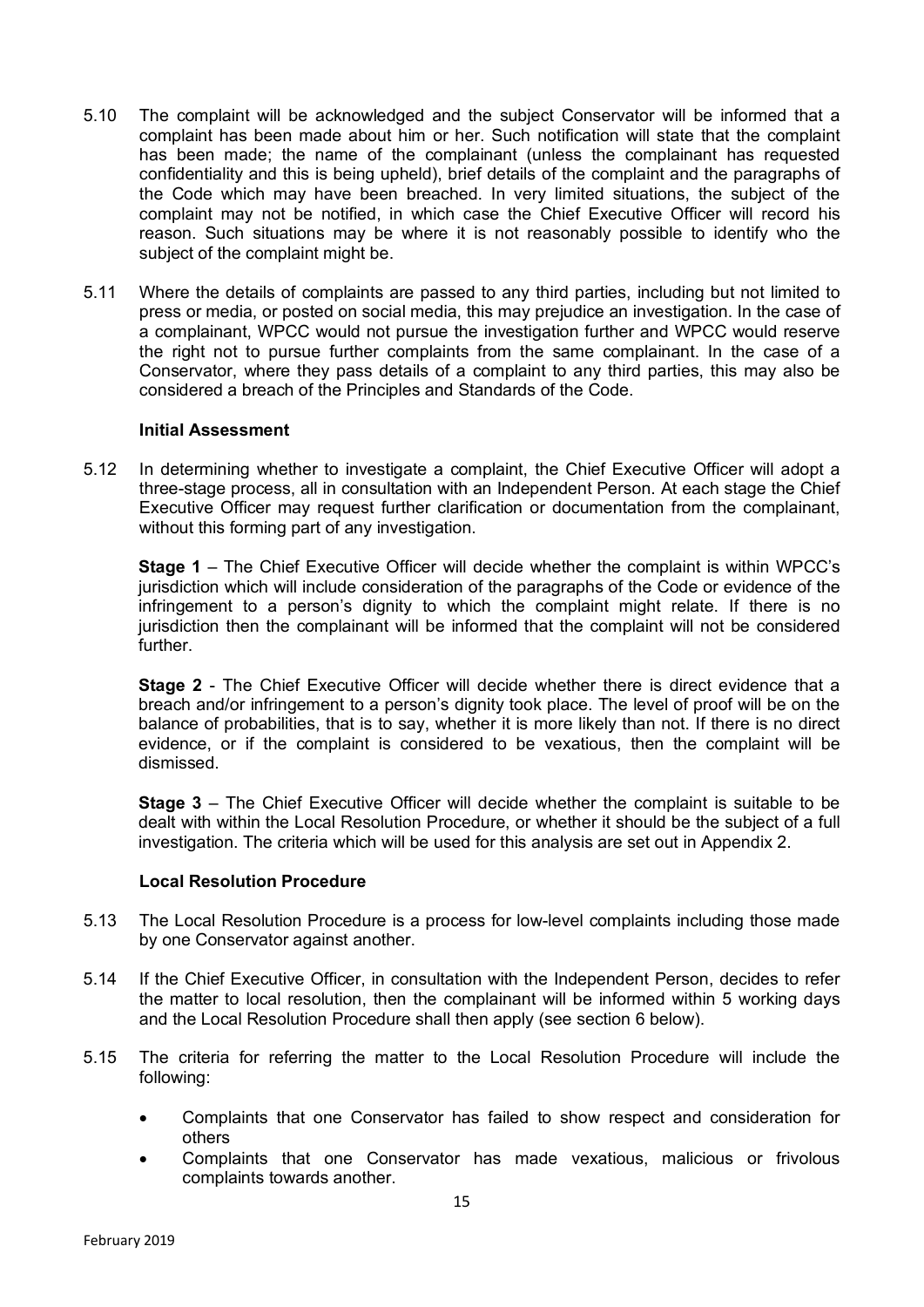• Other low-level complaints which in the opinion of the Chief Executive Officer, following consultation with an Independent Person, are suitable for informal resolution.

## **Formal Investigation**

- 5.16 If the matter is to be fully investigated, as opposed to being dismissed or referred to the Local Resolution Procedure, the WPCC will at the earliest opportunity appoint an Investigating Committee who will prepare an initial report and recommendation. An Investigating Committee will have specific Terms of Reference agreed by the Board and will comprise up to three Conservators, or where this is not possible the Committee may be supplemented by up to two Independent Persons. There must be at least one Independent Person as a member of the Investigating Committee. When appointing the Investigating Committee, the Chief Executive Officer will write to the relevant parties informing them that the matter is to be fully investigated and informing them who will be the Chairman of the Investigating Committee responsible for conducting the investigation. The Chairman of the Investigating Committee should give an indication as to likely timescale for the completion of the investigation, which should be within 6 weeks. WPCC reserves the right to extend this period in certain cases in the event that the complaint is more complex and time consuming or where further advice/guidance is required. Referring a matter for investigation does not mean that there have been any findings of fact. It simply means that the alleged conduct, if proved, may amount to a failure to comply with the Code and that some action should be taken in response to the complaint.
- 5.17 The Chief Executive Officer will consider the recommendation of the Investigating Committee's report. If the recommendation is that there has been no breach of the Code, the Chief Executive Officer and Chairman of the Investigating Committee will consult the Independent Person. If, having taken into account the views of the Independent Person, the Chief Executive Officer and Chairman of the Investigating Committee approves the recommendation of the report then the Chief Executive Officer will write to the complainant and the Conservator concerned to inform them that there will be no further action. This will normally be undertaken within 10 working days of the receipt of the report. The Chief Executive Officer will give reasons for the decision. There is no appeal or review of that decision by WPCC or any other person.
- 5.18 If the investigation concludes that there is evidence of a breach of the Code then the Chief Executive Officer and Chairman of the Investigating Committee will consult the Independent Person and make a decision either to:
	- (a) resolve the matter without the need for a hearing. That may include the application of those sanctions limited to those set out in paragraph 7.7 below. The Chief Executive Officer will write to the complainant and the Conservator concerned to inform them of the decision. The Chief Executive Officer will give reasons for the decision. There is no appeal or review of that decision by WPCC or any other person;
	- (b) convene a meeting of the WPCC's Hearings Committee, to hear the matter; or
	- (c) report it to the police if it is believed it might fall under their jurisdiction.
- 5.19 In exceptional circumstances it may be considered by the Chief Executive Officer, Chairman of the Investigating Committee and Independent Person that the Chairman of WPCC should be invited to consider whether the Conservator should be asked to withdraw from WPCC's duties pending the outcome of the Hearings Committee. There will need to be reasonable grounds for the belief that such as step is in the interests of the subject Conservator or WPCC.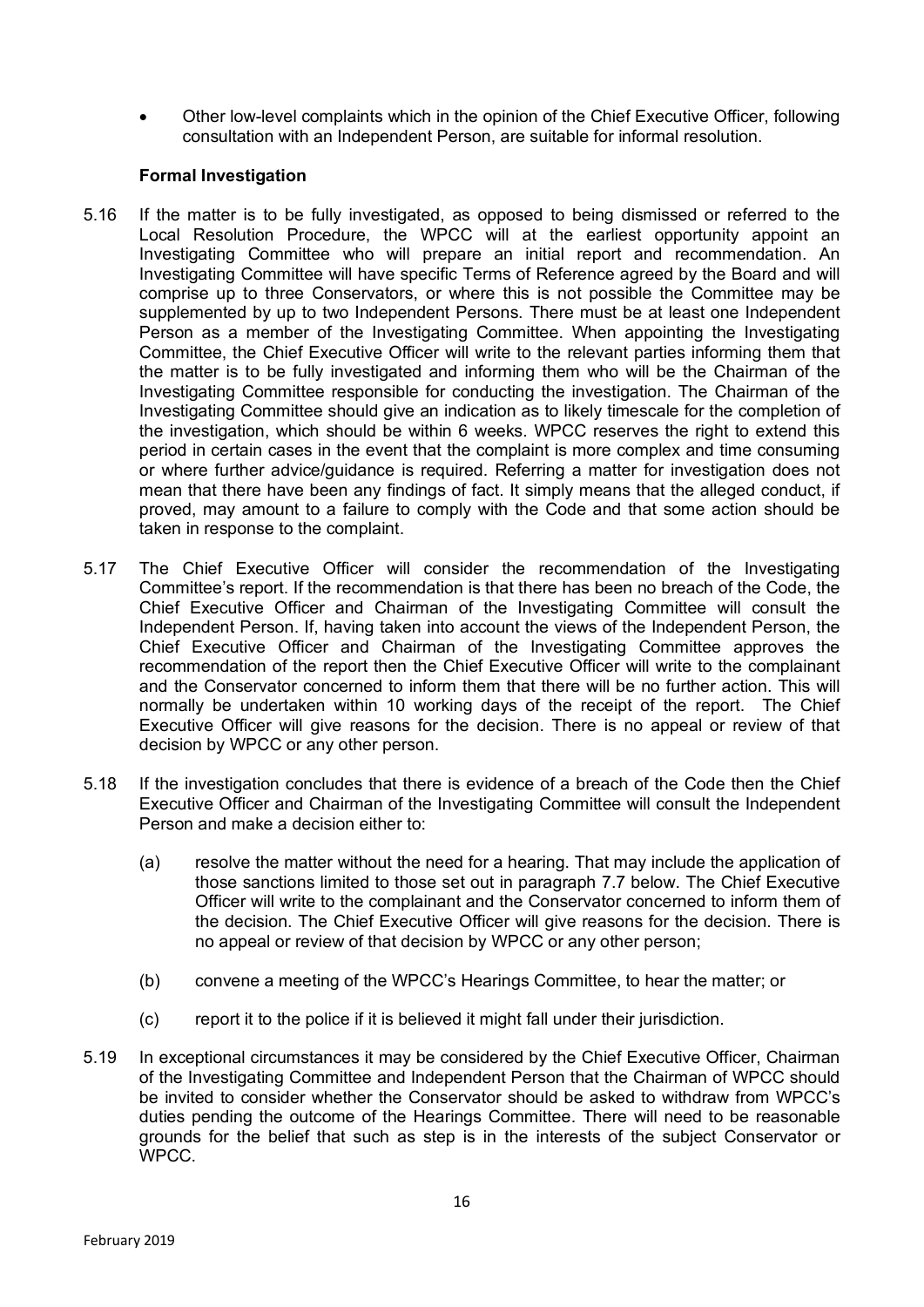#### **Frivolous and Vexatious Complaints**

- 5.20 Complaints made against Conservators must be based upon fact and not motivated by malice or by rivalry. Complainants should not make complaints:
	- (a) which have little or no substance or
	- (b) where the evidence of any breach is weak or non-existent or
	- (c) which are persistent complaints of a similar nature against a Conservator or
	- (d) which are a repetition of complaints already previously decided.
- 5.21 In the case of doubt as to whether a threshold has been met, advice should be sought from the Chief Executive Officer. The making of frivolous or vexatious complaints may, if made by a Conservator, be conduct which will be considered a breach of the Code and dealt with under the Local Resolution Procedure.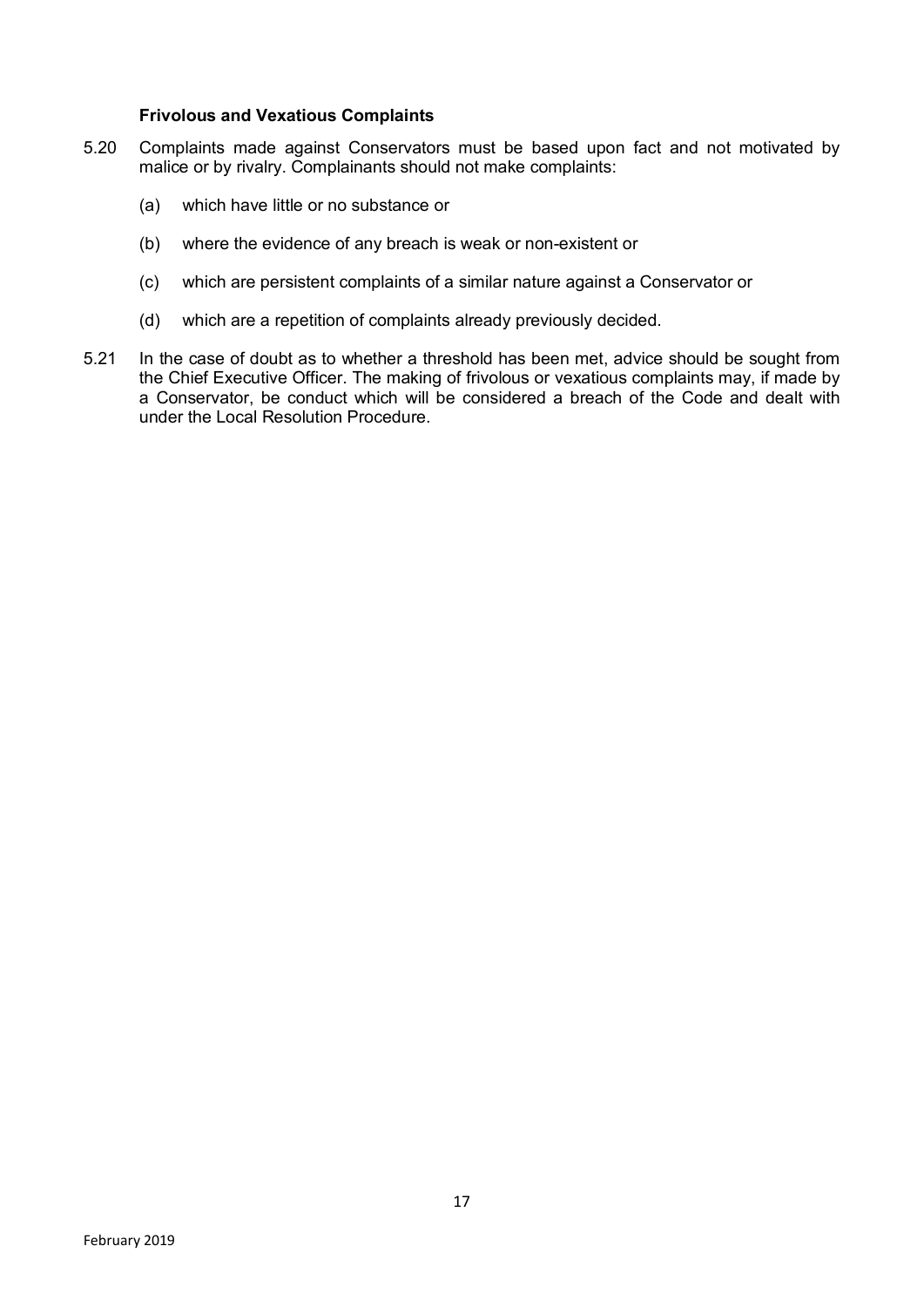# **6. LOCAL RESOLUTION PROCEDURE**

- 6.1 WPCC has adopted this Local Resolution Procedure in order to promote and maintain high standards of conduct amongst Conservators. It is intended to assist in the swift resolution of issues, so as to avoid the unnecessary escalation of the situation which may damage personal relationships within WPCC and WPCC's reputation. This procedure is also intended to resolve matters on an informal basis, where this is appropriate.
- 6.2 For informal resolution of a problem involving a Conservator identified or reported to the Chairman or Chief Executive Officer (where a formal complaint has not been made) the request will be passed on to the Chairman (in the event they are not the original recipient). Confidential meetings will then be arranged between relevant parties with the Chairman to engage in the process and seek a resolution to the issues raised. Any meetings may take place at WPCC's offices or other locations as is convenient. The process will be confidential and without prejudice to the parties involved to bring a formal complaint if the matter is not resolved but will be documented. In the event that the matter is not resolved the content of the discussions shall not be referred to in any subsequent complaint. There is no power for any matter referred under the informal process to be subject to any sanction under the Code.
- 6.3 Complaints may be dealt with under this procedure as follows. Anyone who wishes to submit an allegation under this procedure should send the complaint to the Chief Executive Officer. Additionally, the Chief Executive Officer may have referred a complaint to this procedure following consultation with an Independent Person. Following receipt of the complaint, or referral, the Chief Executive Officer will act as follows:

#### **Stage 1**

The Chief Executive Officer will undertake a brief preliminary investigation to establish the facts and the areas of dispute. Possible resolutions will be canvassed with the complainant and then the Conservator about whom the complaint has been made.

Then the Chief Executive Officer will also consider, following this, whether another course of action or more formal investigation, is more appropriate.

## **Stage 2**

A mediation meeting will be held between the person making the complaint, the Conservator against whom the complaint is made and the Independent Person. Such other persons as may be deemed appropriate including the Chief Executive Officer, the Chairman of the Board, or in the case of a complaint being made by an officer a companion or union representative. The meeting may commence with the parties in separate rooms and the Independent Person acting as a mediator. The purpose of the meeting will be to try and resolve the matter without it going further.

## **Stage 3**

If the matter is not resolved at stage two and the complainant wishes to proceed with it, the matter will be referred to a local resolution hearing before the Hearings Committee (see section 7 below in relation to the constitution of the Hearings Committee). The person making the complaint will be asked to submit a statement in writing within 15 working days and the Conservator complained against will respond within 15 working days. Either party may submit a statement from a witness.

6.4 Within 30 working days of the written evidence a hearing will be set before the Hearings Committee. Any party may have at their own expense a companion or representative,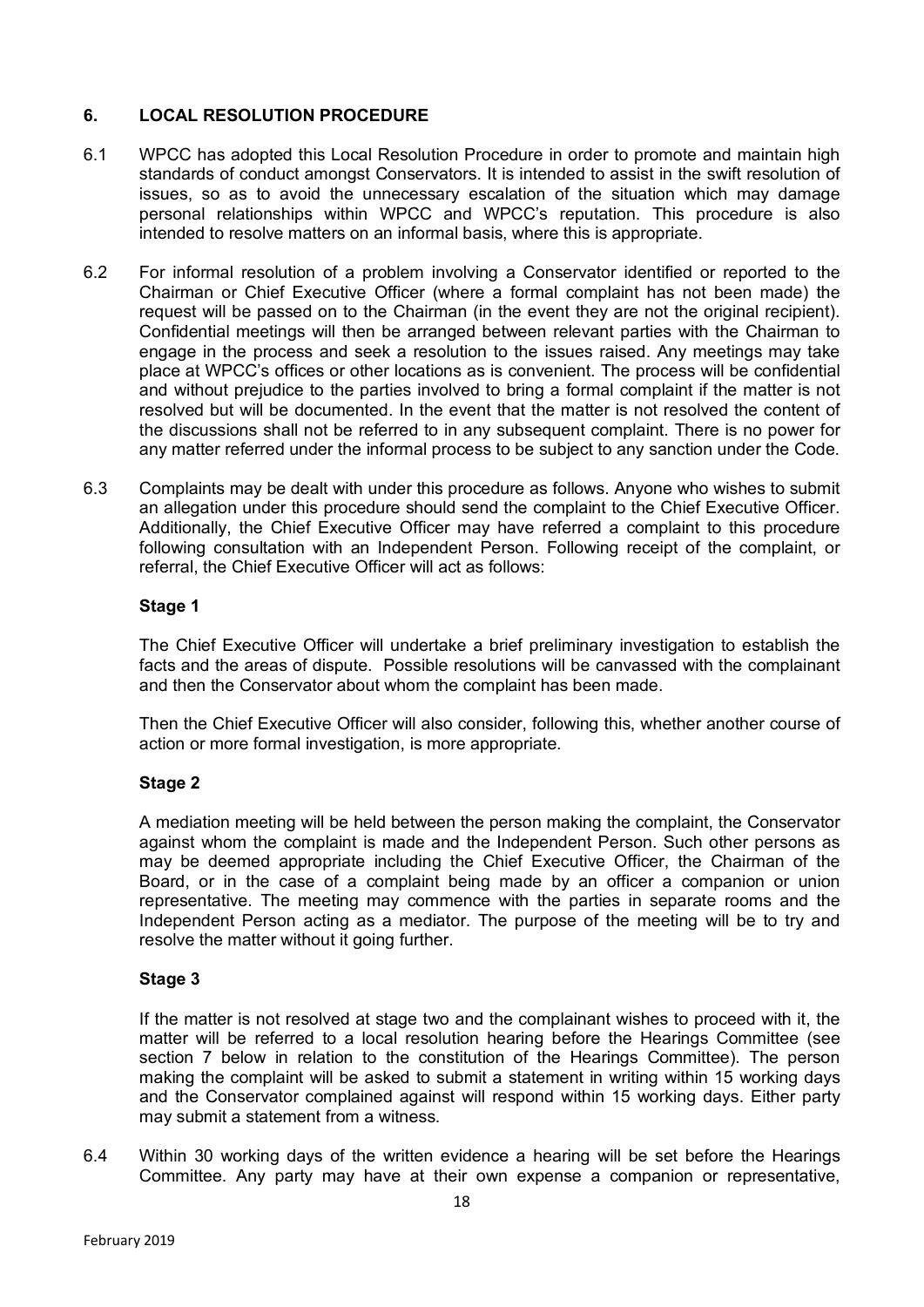provided that in the case of representation the Chief Executive Officer and other party have been given 21 days' notice to this effect. Evidence will be limited to the contents of the statements. If any party does not attend, the hearing will proceed in their absence. After hearing oral evidence, the Hearings Committee will come to a conclusion on the allegation, which will be notified to the parties.

- 6.5 The possible outcomes to a hearing under the Local Resolution Procedure are:
	- A finding that the matter does not warrant any further action to be taken
	- A recommendation to the Chief Executive Officer that there be a change to procedures or that more formal investigation action be taken
	- A finding that the complaint be recorded by the Chief Executive Officer as vexatious
	- A finding that the complaint is upheld, but no further action is required
	- A finding that the complaint is upheld and that the Conservator should be censured
- 6.6 Unless the complaint has been upheld, publicity will not be given to the names of the parties. The hearing before the Hearings Committee will be confidential.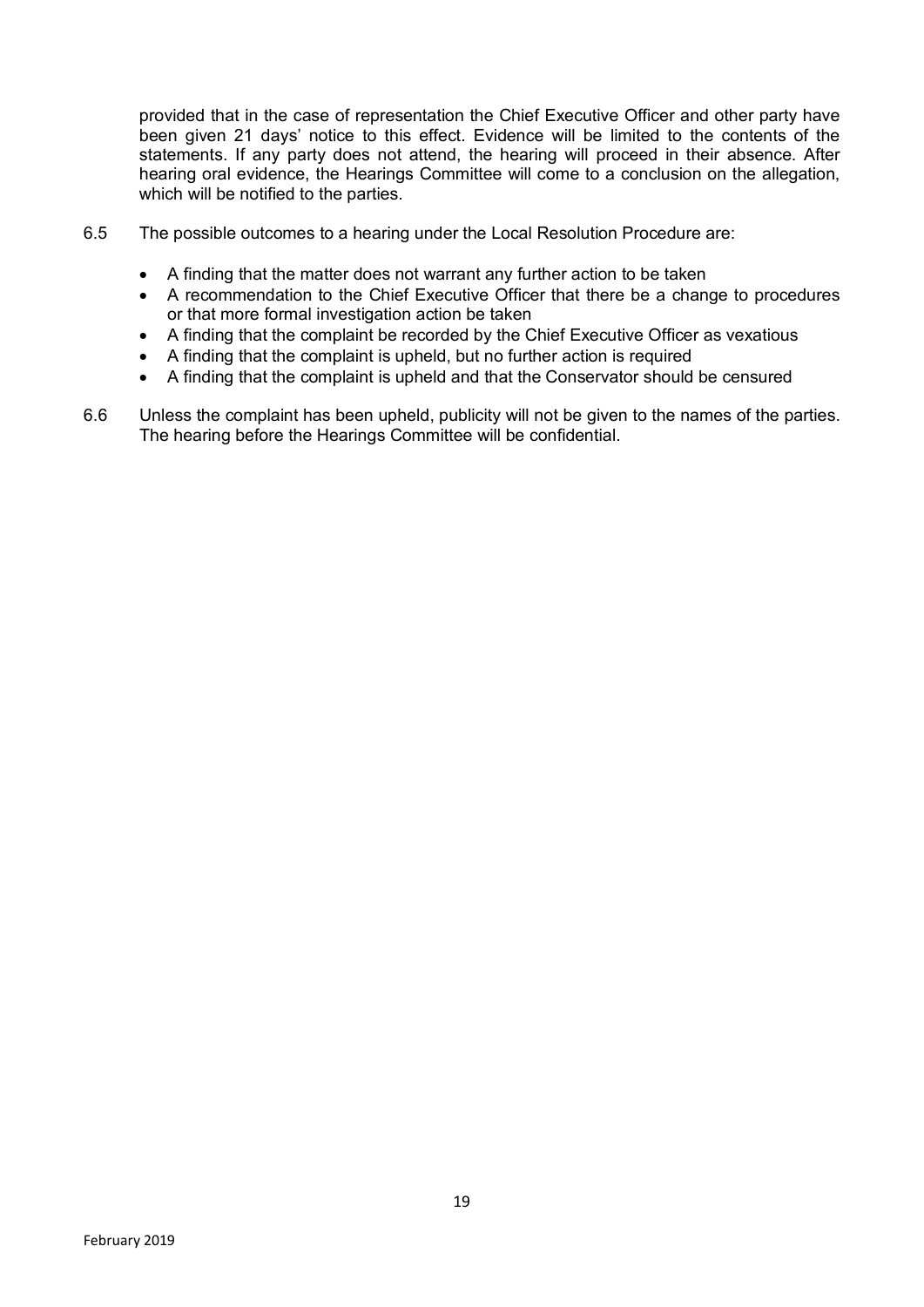## **7. HEARINGS PROCEDURE**

- 7.1 If a hearing is required, the Chief Executive Officer will write to the subject Conservator proposing a date for the hearing. This date will normally be within six weeks of the investigation report and will be before the Hearings Committee. The Hearings Committee shall be constituted and shall have a quorum of three Conservators approved by the Board plus an independent person. A Chairman of the Hearings Committee will need to be appointed. Subject to the circumstances there may need to be a Special Meeting of the Conservators convened in accordance with s. 45. CC Act 1847.
- 7.2 The Chief Executive Officer will outline the hearings procedure, the Conservator's rights and ask for a written response from the Conservator within a set time to establish whether:
	- the Conservator wishes to attend the hearing;
	- the Conservator disagrees with any of the findings of fact in the investigation report and if so which findings and the reason for disagreement;
	- the Conservator wishes to give oral evidence, or rely on written submissions;
	- witnesses will be called by the Conservator to give evidence (there is no power on the part of WPCC to compel attendance by a witness).

The parties and the Hearing Committee will be sent a full bundle of documents for the hearing at least 5 working days prior to the hearing.

7.3 Any party may have at their own expense a companion or representative, provided that in the case of representation the Chief Executive Officer and other party have been given 21 days' notice to this effect.

#### **Procedure at hearing**

- 7.4 All hearings and will be held in private and all documentation must be held as confidential. The procedure at the hearing will be in accordance with a procedure to be determined by the Chairman of the Hearings Committee. It will usually adopt the following procedure:
	- The Chairman of the Investigating Committee will present his/her report to the Hearing **Committee**
	- The Chairman of the Investigating Committee will be questioned on the report by any party and by the Hearings Committee
	- Evidence will be given with questions being asked by any party and by the Hearings Committee. The order will be the complainant first, then the Conservator the subject of the complaint and then any witnesses in such order as the Hearings Committee decides appropriate
	- The Hearings Committee will withdraw to consider their decision, with the outcome notified by the Chairman of the Hearings Committee. The decision will be confirmed in a Decision Notice which will be sent to the parties within 5 working days of the hearing.
- 7.5 If the Hearings Committee concludes that there has been no breach of the Code, there will be no further action. There is no appeal or review of that decision by WPCC or any other person. The Hearings Committee will give reasons for its decision.
- 7.6 If the Hearings Committee concludes that the Conservator the subject of the complaint has failed to comply with the Code, then WPCC has powers to make such sanction as it considers to be appropriate and proportionate in order to promote and maintain high standards. Only the Charity Commission or an appointing Government Department have the power to remove a trustee.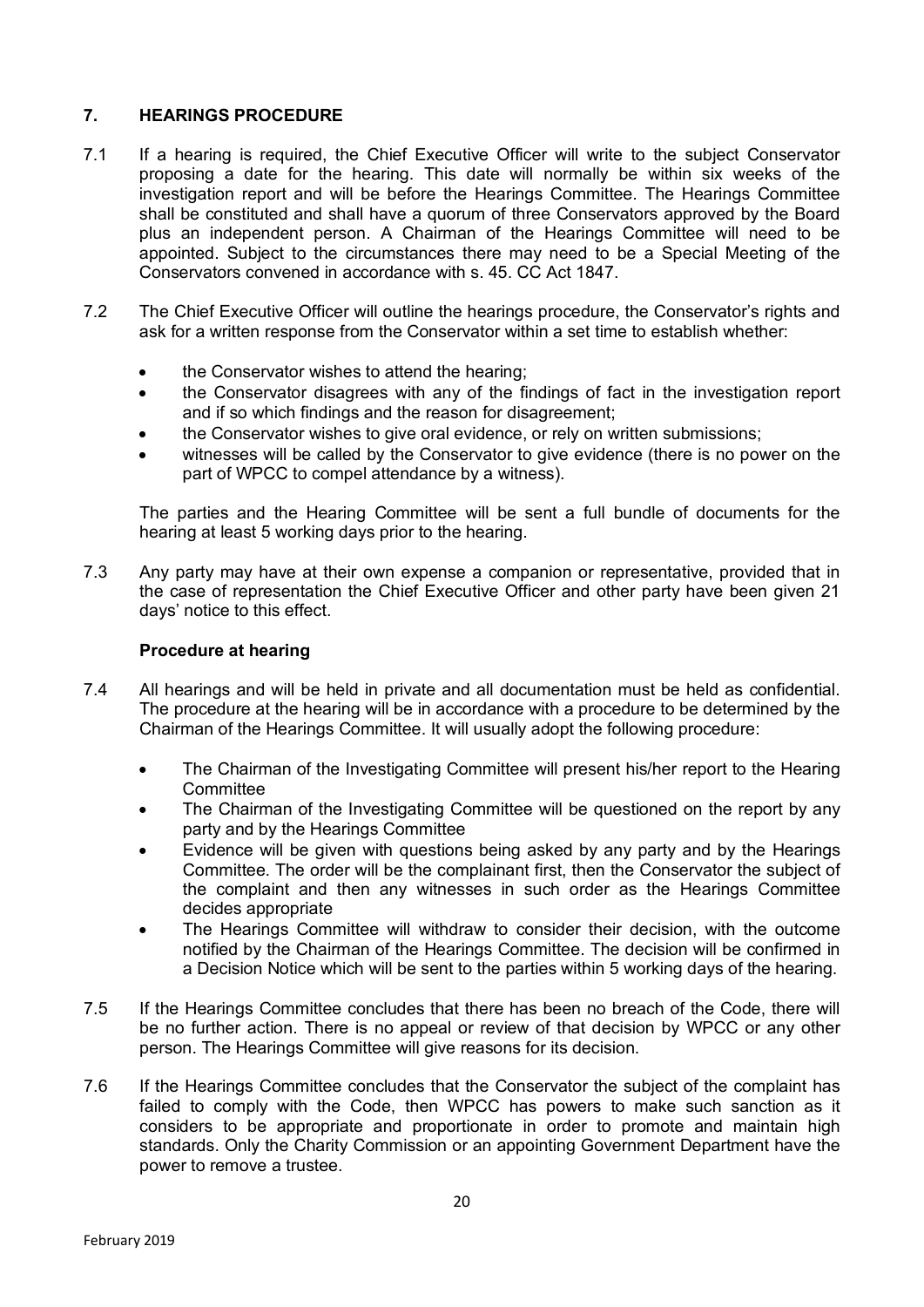# **Sanctions**

- 7.7 These sanctions may include any of the following:
	- A request that the Conservator submit a written apology in a form specified by the Hearings Committee;
	- A request that the Conservator undertake specified training;
	- A request that the Conservator participates in such conciliation as may be specified;
	- A requirement that the Conservator deals with WPCC business through one specified point of contact;
	- Placing such restrictions on Conservators' access to staff which may be reasonable in the circumstances and, providing that such restrictions do not prevent the Conservator from carrying out their duties;
	- A requirement that the Conservator does not attend at WPCC's offices, unless attending Board meetings;
	- Reporting the Conservator to his/her Secretary of State as appropriate and reporting the matter to a full meeting of the Board;
	- Reporting the matter to a full meeting of the Board with a recommendation that the Conservator has any privileges/position to which they are entitled removed or that they be removed from any appointment made by WPCC to any external body;
	- Reporting the matter to a full meeting of the Board with a recommendation that the Conservator be removed from any committee to which they are currently appointed, with a review period;
	- Reporting the matter to a full meeting of the Board with a recommendation that the Conservator be suspended from the Board and any committee to which they are currently appointed, with a review period.
	- No sanction.
- 7.8 The Hearings Committee does not have the authority to remove a Conservator from office. That authority rests with the Charity Commission or the appointing Government Department. Depending on the circumstances the Hearings Committee may determine that the matter needs to be considered by the full Board, potentially with a view to involving the Charity Commission or appropriate Government Department. The Hearings Committee may report the matter to the police if it is believed it might fall under their jurisdiction.

## **Publication of findings**

7.9 A summary of the complaint and findings will be reported to a full meeting of the Board, for their information.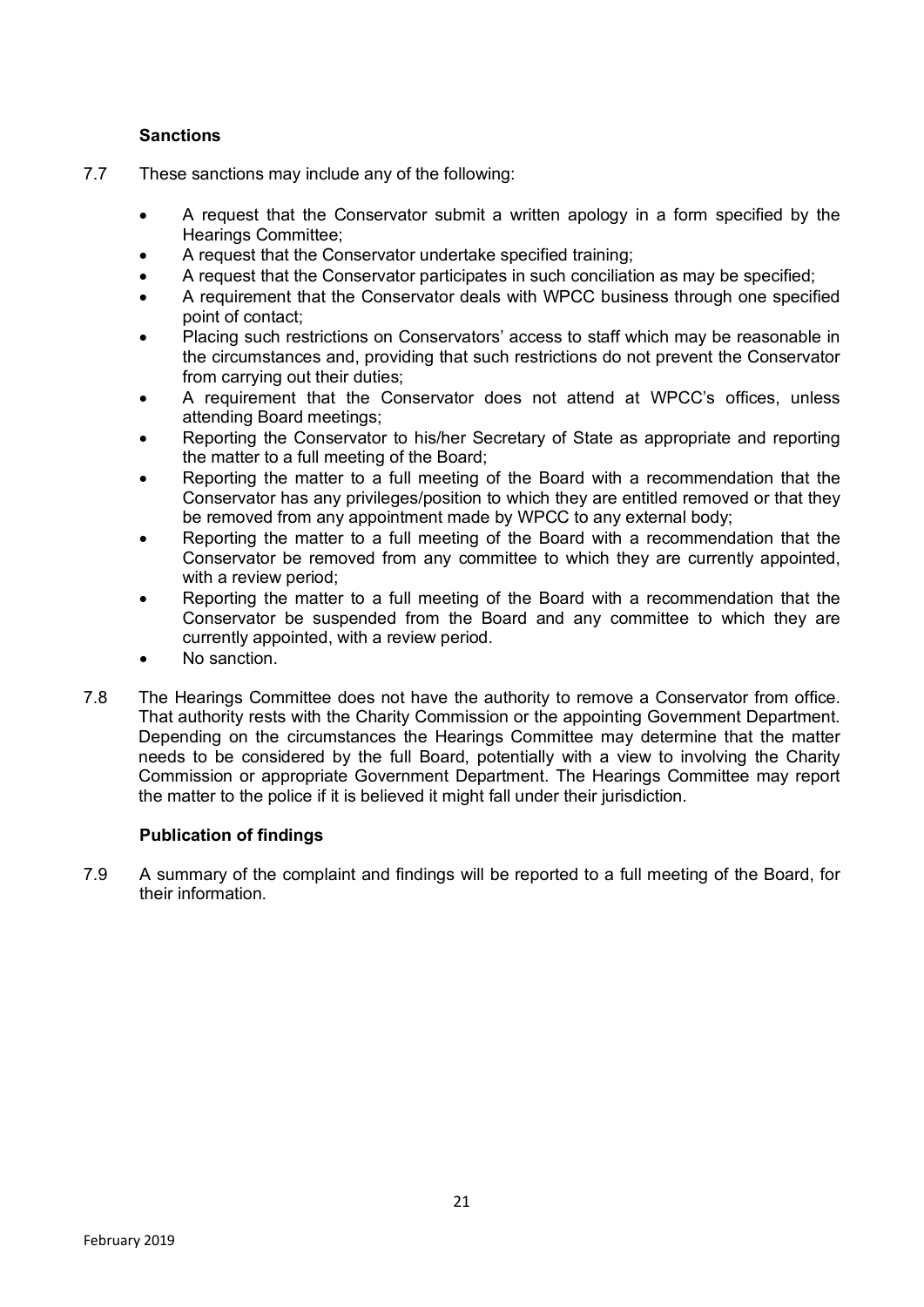# **STATEMENT OF ACCEPTANCE**

I have read and understood the Code of Conduct for Conservators and Complaints Procedure for Conservators agreed by the Board at its meeting on 11 February 2019.

The Board **RESOLVED** to approve the updated Code of Conduct for Conservators that sets out the conduct expected of someone in public service and incorporates procedures for managing conflicts of interest, dignity and complaints, enabling WPCC to deal with any breaches of conduct and behaviour by a Conservator

I agree to abide by the Code.

Name (please print): ……………………………………………

Date: ……………………………………………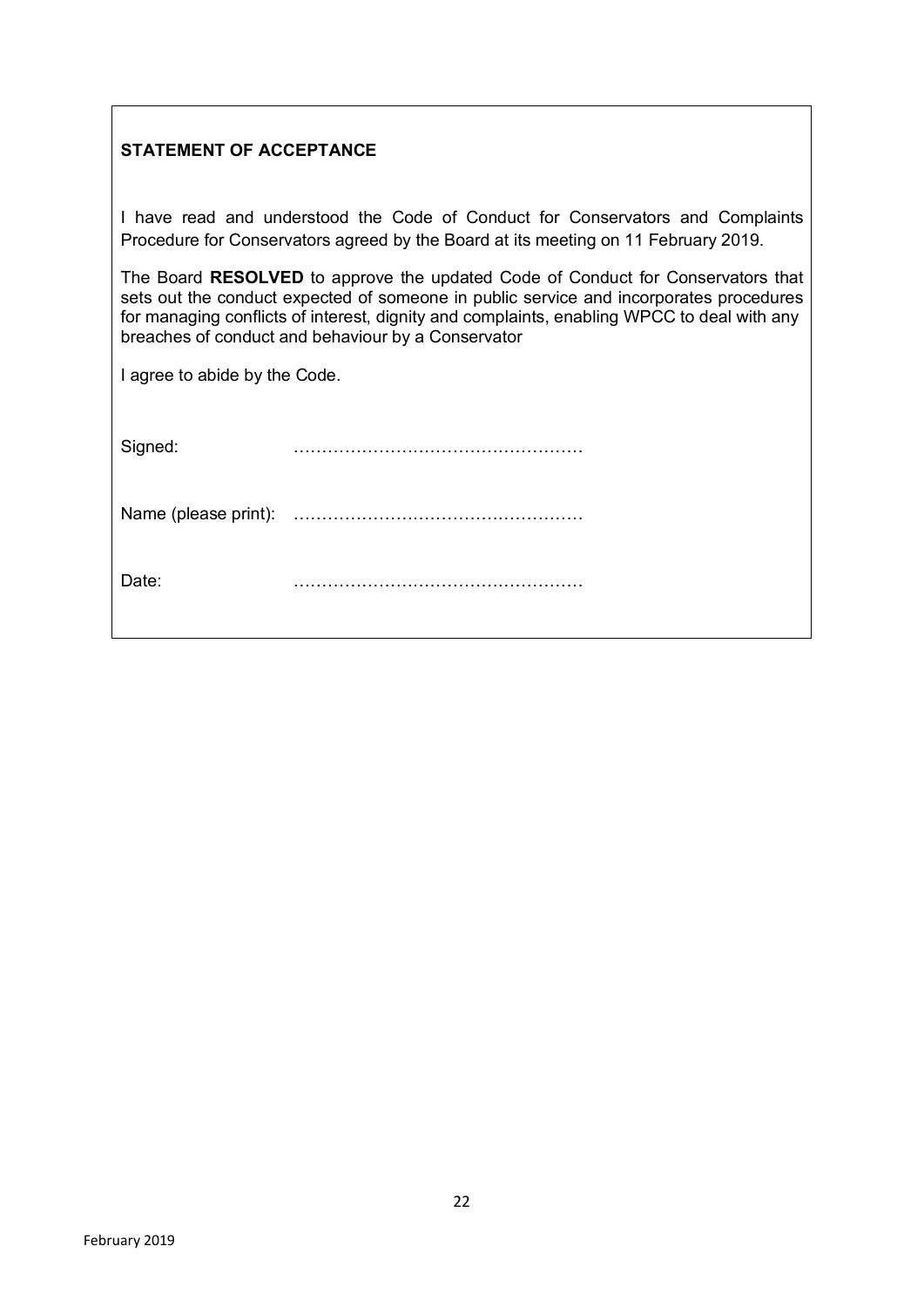# **APPENDIX 1**

# **Conservators' Code of Conduct Complaint Form**

To be used if you wish to make a complaint that a Conservator or co-opted member of the Board, has failed to comply with the Conservators' Code of Conduct.

If English is not your first language, please contact us if you require help to complete this form.

## **Your details**

## **1. Please provide us with your name and contact details**

| Title:             |  |
|--------------------|--|
|                    |  |
|                    |  |
| First Name:        |  |
|                    |  |
|                    |  |
| Last Name:         |  |
|                    |  |
|                    |  |
| Address:           |  |
|                    |  |
|                    |  |
|                    |  |
|                    |  |
|                    |  |
|                    |  |
|                    |  |
| Daytime telephone: |  |
|                    |  |
|                    |  |
| Evening telephone: |  |
|                    |  |
|                    |  |
| Mobile telephone:  |  |
|                    |  |
|                    |  |
| Email address:     |  |
|                    |  |
|                    |  |
|                    |  |

We will only use the information you provide to us for the purposes of processing your complaint. Your information, including any personal information you provide to us (such as name and contact details) may be shared with the people referred to below, or with other relevant authorities as required, only for the purposes of processing your complaint.

All comments and complaints are treated confidentially and will not disadvantage you in any future dealings with WPCC. It may not always be possible to keep your details confidential, such as where your complaint is about a third party, involves potentially criminal activity or where particular legislation applies to your complaint.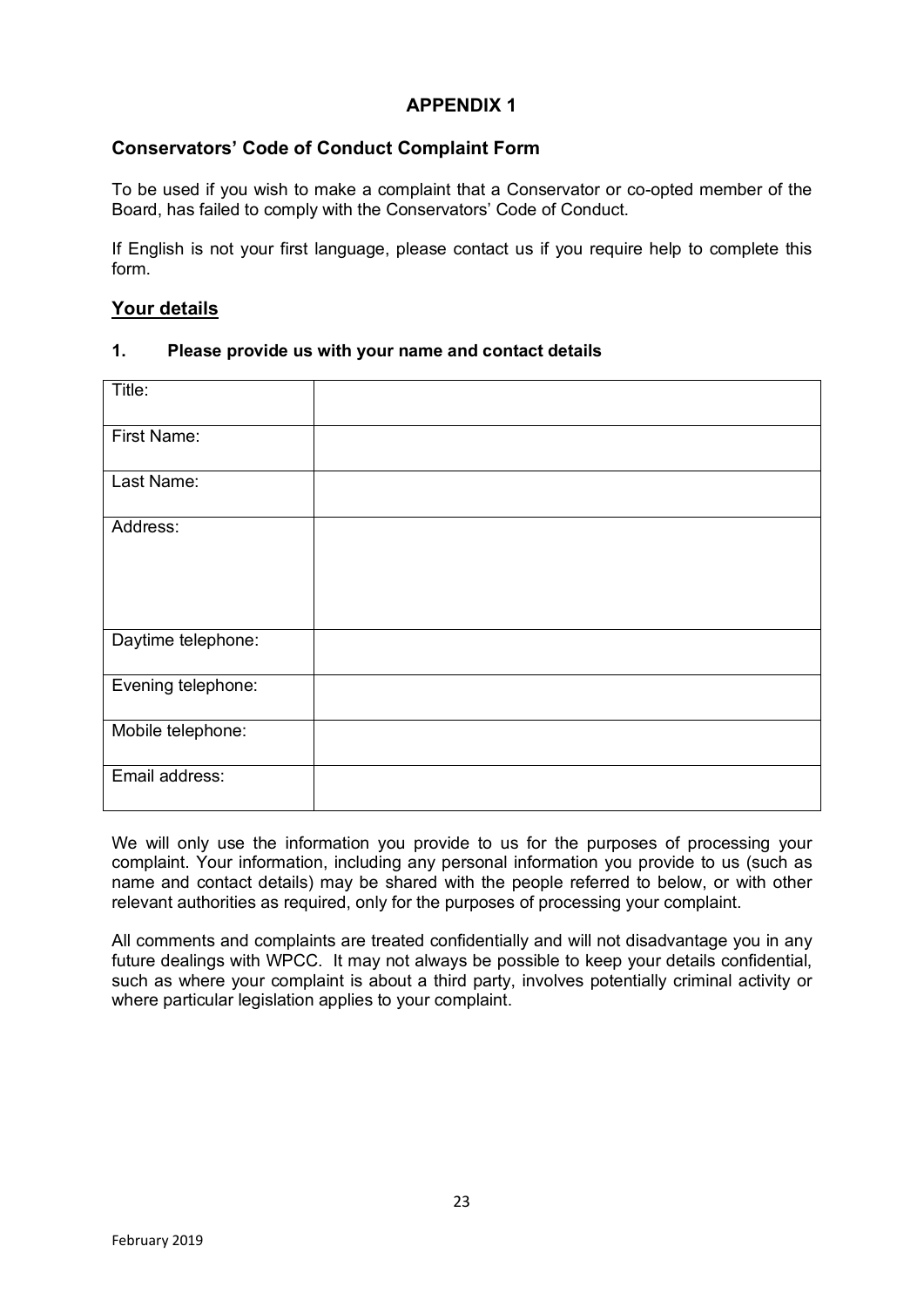We will tell the following people about this complaint:

- The Conservator(s) you are complaining about
- The Chief Executive Officer to WPCC
- WPCC's Independent Person(s)
- The Chairman of the Board of WPCC

If you have serious concerns about your name and details of your complaint being released, please complete **section 6** of this form.

## **2. Please tell us which complainant type best describes you:**

| Member of the public                     |
|------------------------------------------|
| A Conservator or co-opted member of WPCC |
| <b>Member of Parliament</b>              |
| <b>Local authority Councillor</b>        |
| WPCC employee or volunteer               |
| Other (please provide details)           |

#### **Making your complaint**

**3.** Once you have submitted your complaint, it will be considered by the Chief Executive Officer of WPCC and after reasonable consultation with the WPCC's Independent Person, will assess, on the basis of your written submission and any additional relevant material, whether the alleged conduct might amount to a failure to comply with the Conservators' Code of Conduct.

The Chief Executive Officer has the following range of options available to him/her: Formal Investigation (which will involve an investigation of the complaint), referral to the WPCC's Local Resolution Procedure or no further action, for instance if it is considered that any failure to comply with the Code of Conduct is of a trivial nature.

**4.** Please provide us with the name of the Conservator(s) you believe have breached the Conservators' Code of Conduct.

| <b>Title</b> | <b>First Name</b> | Last Name |
|--------------|-------------------|-----------|
|              |                   |           |
|              |                   |           |
|              |                   |           |
|              |                   |           |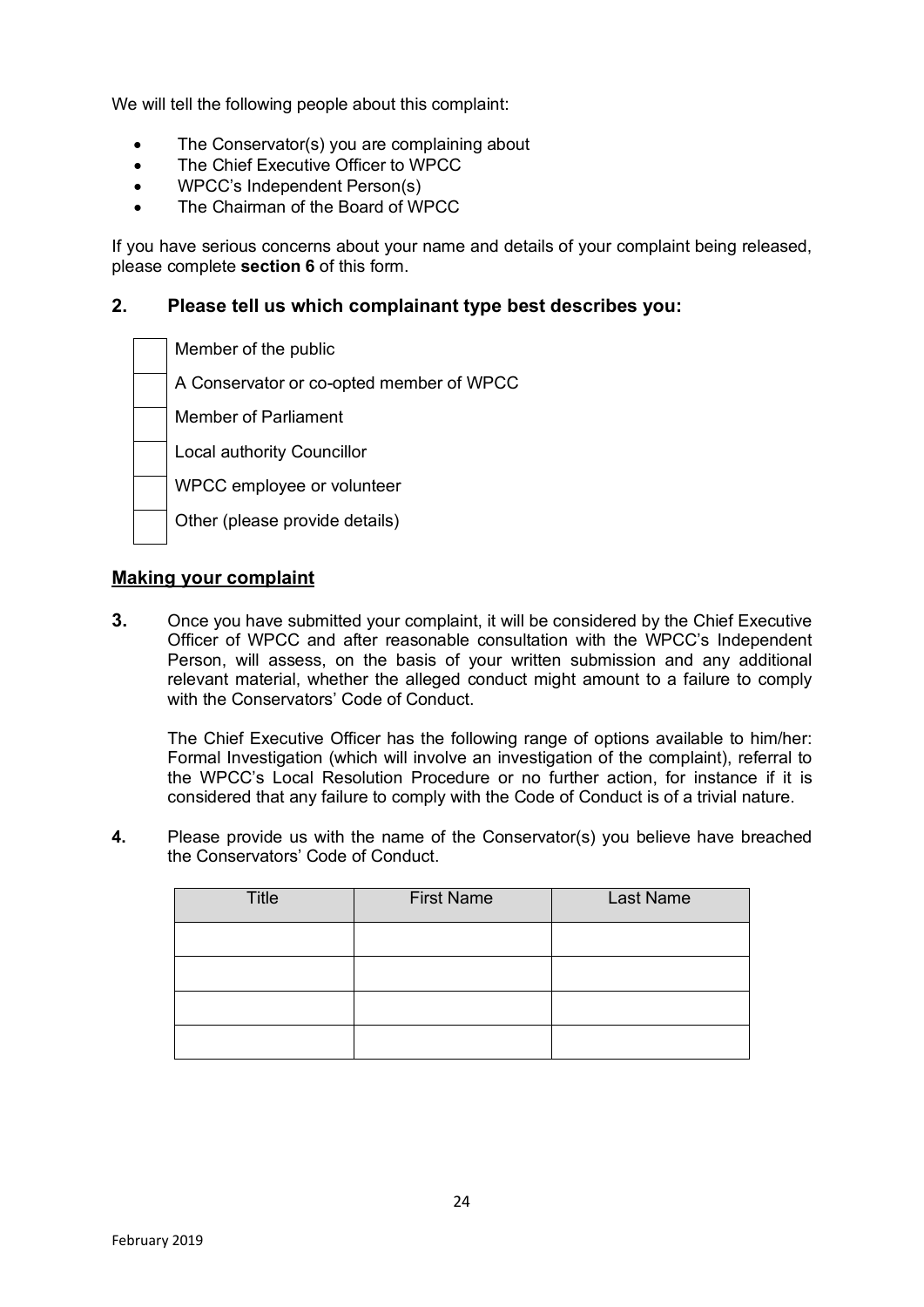**5.** Please explain in this section (or on separate sheets) what the Conservator has done that you believe breached the Conservators' Code of Conduct. If you are complaining about more than one Conservator you should clearly explain what each individual person has done that you believe breached the Code of Conduct.

A copy of WPCC's Conservators' Code of Conduct can be found on the website

Alternatively, a paper copy can be obtained from the Chief Executive Officer to WPCC by writing to:

Chief Executive Officer, Wimbledon and Putney Commons Conservators, Ranger's Office, Manor Cottage, Windmill Road, Wimbledon SW19 5NR

- You should be specific, wherever possible; about exactly what you are alleging the Conservator said or did. For instance, instead of writing that the Conservator insulted you, you should state what it was they said.
- You should provide the dates of the alleged incidents wherever possible. If you cannot provide exact dates it is important to give a general timeframe.
- You should confirm whether there are any witnesses to the alleged conduct and provide their names and contact details if possible.
- You should provide any relevant background information.
- You should tick the box to confirm that the facts set out are true

**Please provide us with the details of your complaint. Continue on a separate sheet if there is not enough space on this form.**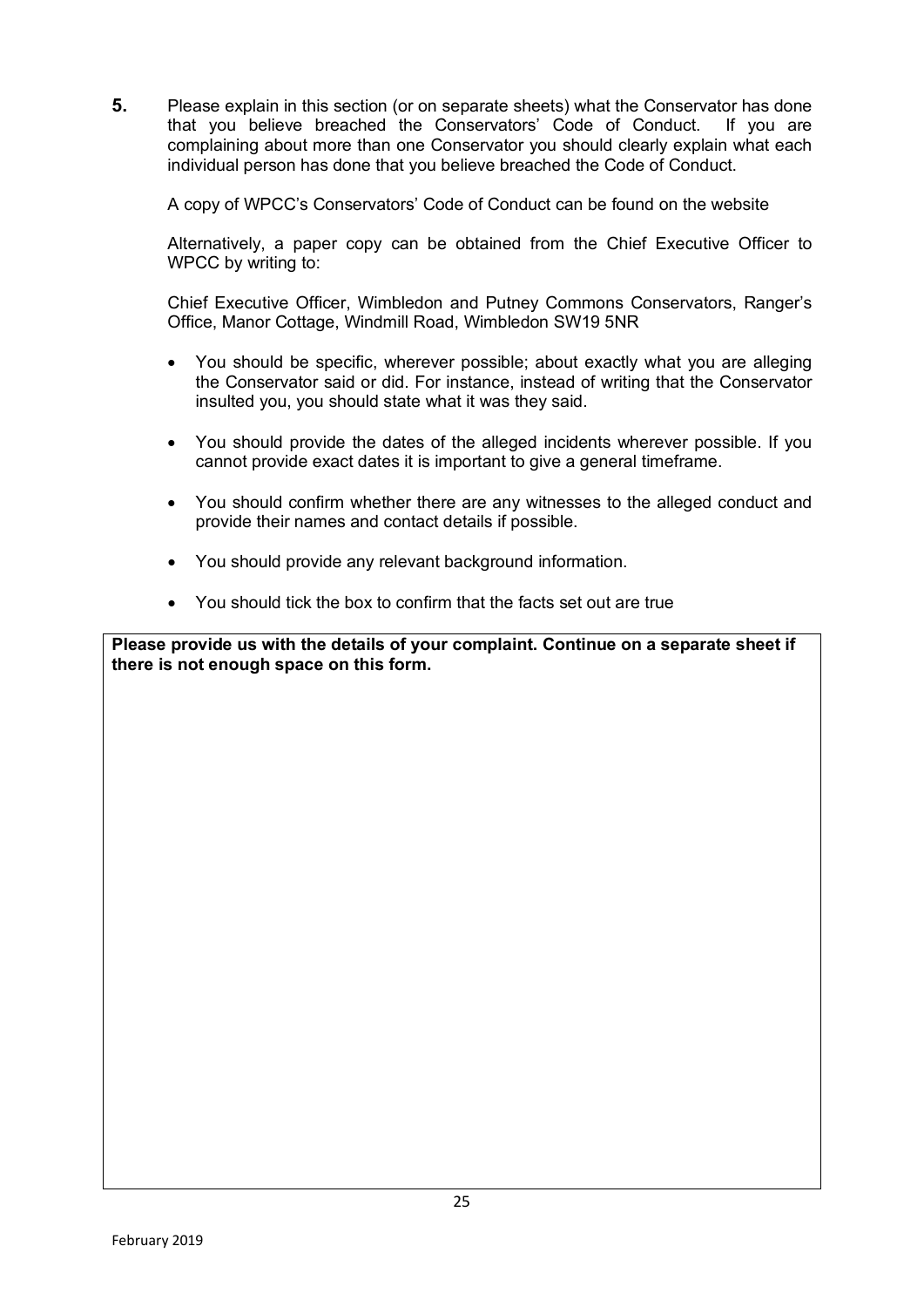Do you wish your complaint to be dealt with under the WPCC's Local Resolution Procedure?

Yes/No

If you answered No, please briefly explain your reason:

 $\Box$  I confirm by ticking this box and sending this form that the facts I have set out in my complaint are true

Date:

# **Only complete this next section if you are requesting that your identity is kept confidential.**

**6.** In the interests of fairness and natural justice, we believe Conservators who are complained about have a right to know who has made the complaint. We also believe they have a right to be provided with a summary of the complaint. We are unlikely to withhold your identity or details of your complaint unless you have good reason to justify WPCC doing so.

Please note that requests for confidentiality or requests for suppression of complaint details will not automatically be granted. The Chief Executive Officer to WPCC, in consultation with WPCC's Independent Person, will consider the request alongside the substance of your complaint. We will then contact you with the decision. If your request for confidentiality is not granted, we will usually allow you the option of withdrawing your complaint.

However, it is important to understand that in certain exceptional circumstances where the matter complained about is very serious and it relates to potential criminal activity, we can proceed with an investigation or other action and disclose your name to the police even if you have expressly asked us not to.

**Please provide us with details of why you believe we should withhold your name and/or the details of your complaint:**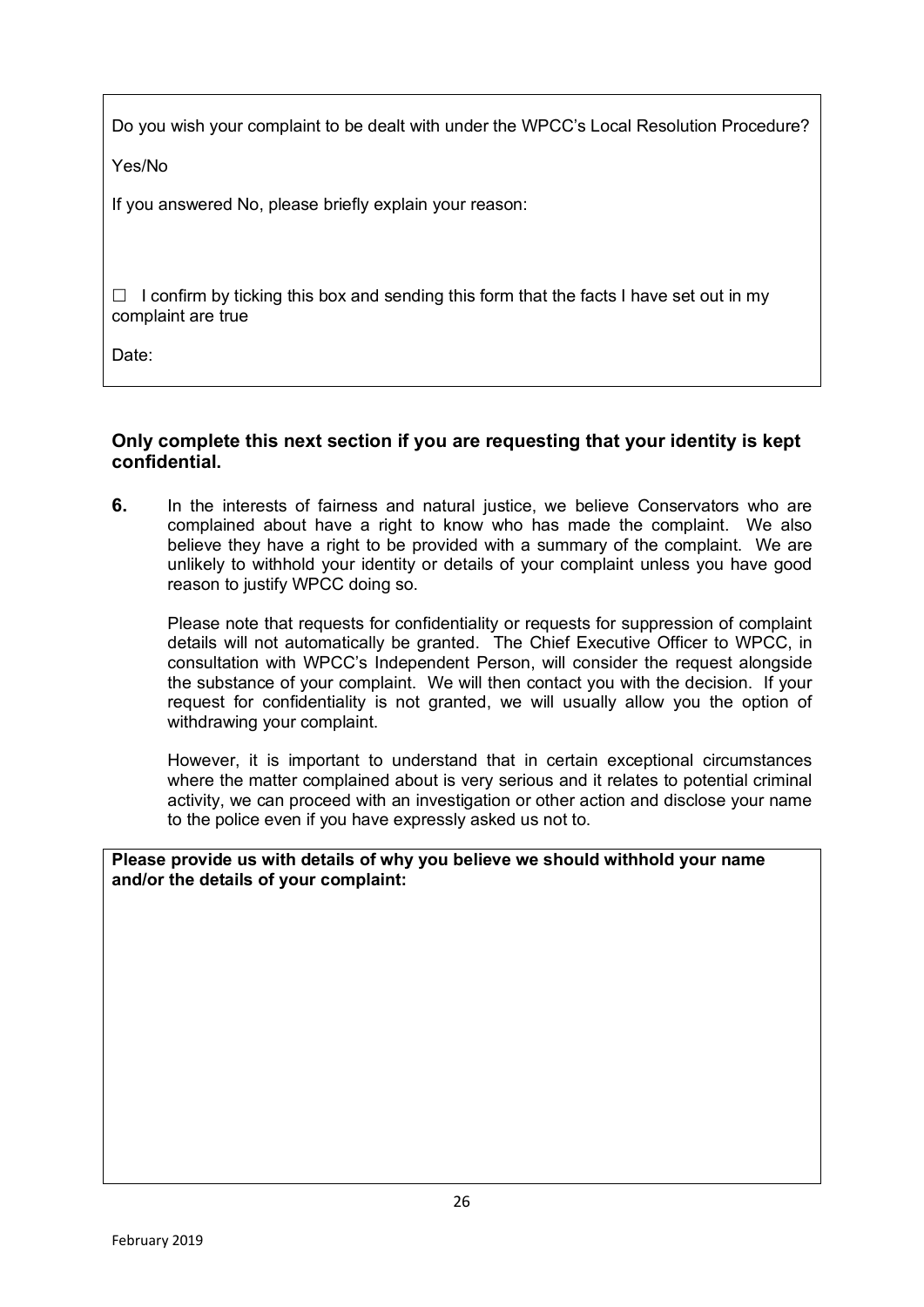# **Additional Help**

**7.** Complaints must be submitted in writing. This includes electronic submissions. However, in line with the requirements of equalities legislation, we can make reasonable adjustments to assist you if you have a disability that prevents you from making your complaint in writing.

If you need support in completing this form, please let us know as soon as possible.

This complaint should be submitted to the Chief Executive Officer of WPCC, by sending to the following contact addresses:

By post to : Chief Executive Officer, Wimbledon and Putney Commons Conservators, Ranger's Office, Manor Cottage, Windmill Road, Wimbledon SW19 5NR

Or by e-mail to: complaints@wpcc.org.uk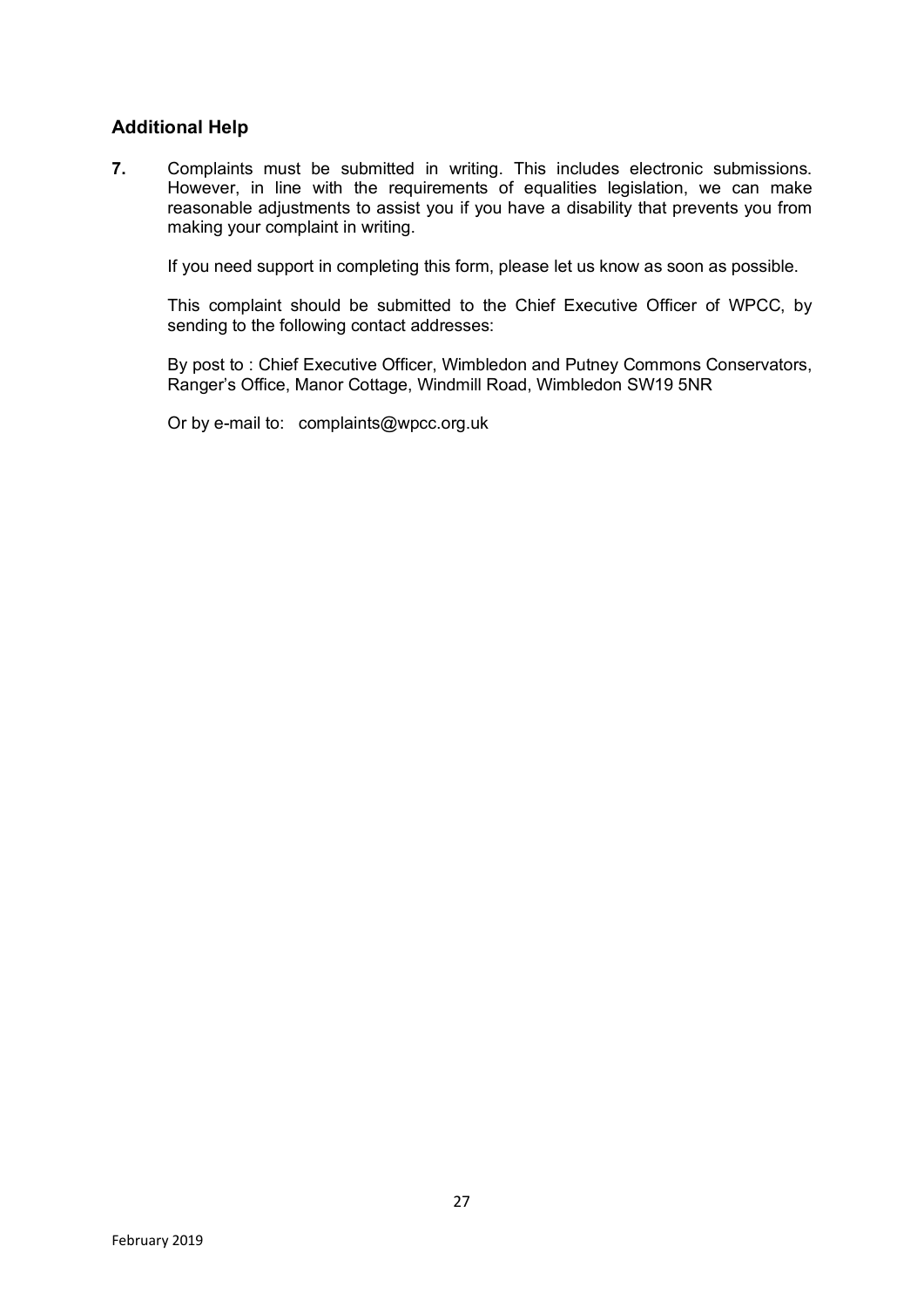# **APPENDIX 1a**

# **Private and Confidential**

## **Code of Conduct Complaint Monitoring Form**

WPCC is committed to the provision of equal opportunity and specifically to conducting its affairs in a manner which will not discriminate against, either directly or indirectly, any person on the grounds of: disability; gender; transgender; race; ethnic or national origin; religion or belief; age or sexual orientation.

To help us meet this commitment, it would be helpful if you would complete this form. This monitoring form will be separated from your complaint on receipt and will be used solely for the purposes of monitoring the process.

| <b>Section 1</b> (please tick the boxes which apply) |                                                                             |  |  |
|------------------------------------------------------|-----------------------------------------------------------------------------|--|--|
| My age is:                                           | Under 21<br>$21 - 30$<br>$31 - 40$<br>41-50<br>51-60<br>61-64<br>65 or over |  |  |
| My gender is:                                        | Female<br>Male                                                              |  |  |

| <b>Section 2</b> (please tick one box only) |                                   |                                                                                                 |                                  |
|---------------------------------------------|-----------------------------------|-------------------------------------------------------------------------------------------------|----------------------------------|
| I would describe<br>myself as:              | White:                            | <b>British</b><br><b>Irish</b><br>Any other                                                     | $\Box$ please write in           |
|                                             | Mixed:                            | <b>White and Black</b><br>Caribbean<br>White and Black African<br>White and Asian<br>Any other` | $\Box$<br>$\Box$ please write in |
|                                             | Asian or Asian<br>British:        | Indian<br>Pakistani<br>Bangladeshi<br>Any other                                                 | $\Box$ please write in           |
|                                             | <b>Black or Black</b><br>British: | Caribbean<br>African<br>Any other                                                               | $\Box$ please write in           |
|                                             | Chinese or other<br>ethnic group: | Chinese<br>Any other                                                                            | $\Box$ please write in           |
| <b>Section 3</b>                            |                                   |                                                                                                 |                                  |

| .                                                                                                     |      |
|-------------------------------------------------------------------------------------------------------|------|
| Do you consider yourself to have a disability*? $\Box$ Yes $\Box$                                     | No D |
| *The Equality Act 2010 defines disability as 'a physical or mental impairment which has a substantial |      |

and long-term adverse effect on a person's ability to carry out normal day-to-day activities'.

Thank you for your co-operation. Please return this form with your complaint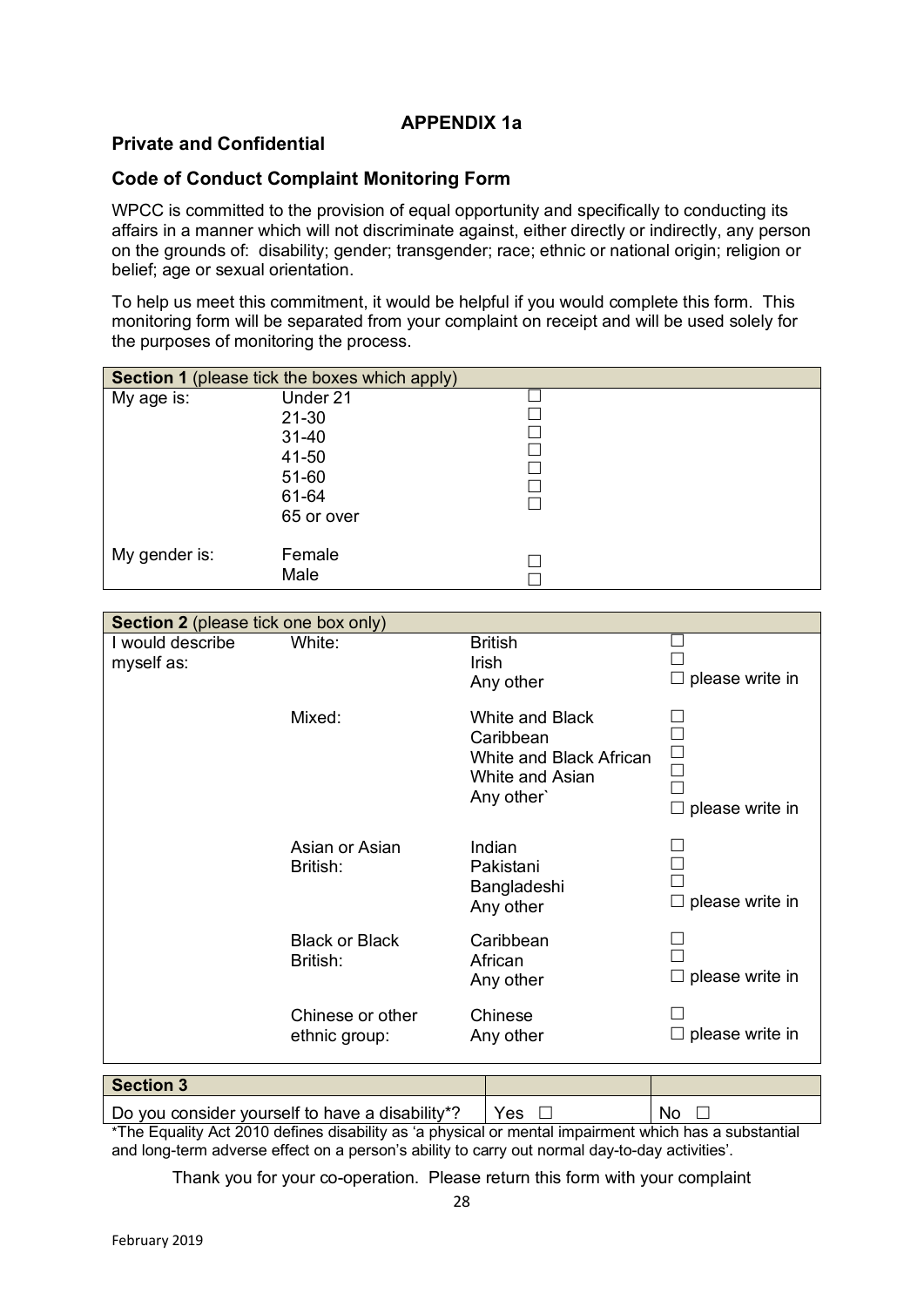## **APPENDIX 2**

## **Criteria for consideration of a complaint by Chief Executive Officer**

In deciding whether to accept or reject a complaint of breach of the Code, or to refer it to the Local Resolution Procedure, the Chief Executive Officer has a wide discretion. He or she will take into account the following criteria, where relevant.

- Public interest factors including the seriousness of the alleged breach, whether there has been any breach of trust, the extent of any harm caused and whether there has been any discrimination.
- Proportionality by balancing the seriousness of the allegation against the resources required to investigate the allegation
- Whether there are any aggravating factors or significant mitigating factors
- Whether a prompt acknowledgment and apology has been offered
- Whether the complaint is one of a pattern by or against a Conservator
- Whether the complaint appears to be malicious, frivolous or vexatious
- Whether the complaint suggests that there is a wider problem as affects WPCC
- Whether training or conciliation would be the appropriate response
- Whether either the complainant or subject Conservator has indicated a preference for Local Dispute Resolution
- Whether it is potentially criminal and WPCC should inform the police if it is believed it might fall under their jurisdiction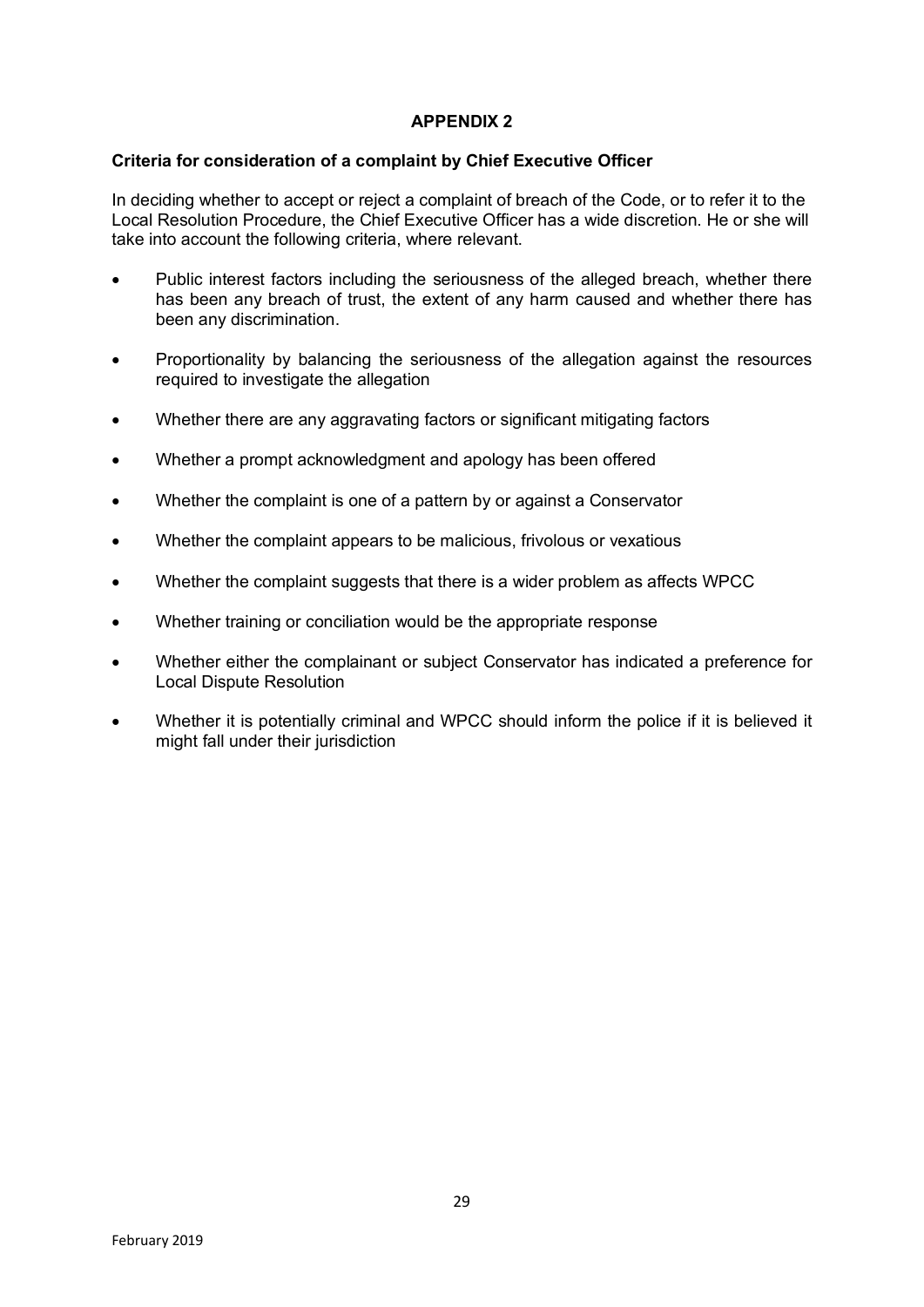## **APPENDIX 3**

#### **Criteria for an Independent Person**

The appointment by WPCC of at least one, possibly two Independent Persons is recognised as best practice. The role of an Independent Person is to help promote and maintain high standards of conduct, verify that due process has been followed and ensure that the processes have been unbiased. The Independent Person role is purely advisory, they have no authority to make decisions on behalf of WPCC that responsibility rests with the collective Board of Conservators. They may however report independently to the Board on the process and its outcome.

Prospective applicants should have experience of public sector organisations, good analytical and communication skills, be contactable during working hours and be available to attend hearings or meetings at relatively short notice with the Chief Executive Officer, which may be held during the daytime or evening.

However, a person cannot be appointed to this role if:

- a) they are politically active;
- b) now, or within the past five years, they have been a Conservator, co-opted member or Officer of WPCC;
- c) they are a relative or close friend of a person within (b);
- e) they are involved with WPCC as a major supplier, partner or contractor.
- f) they are a levy payer

## **Skills and Competencies**

The Independent Person will have:

- a keen interest in standards in public life.
- a wish to serve the local community and uphold local democracy.
- the ability to be objective, independent and impartial.
- sound decision making skills in relation to what can be complex issues
- leadership qualities, particularly in respect of exercising sound judgement.
- a demonstrable interest in local issues.
- an awareness of the importance of ethical behaviours.
- sufficient experience, seniority and authority to influence decision makers.

The Independent Person will:

- be a person in whose impartiality and integrity the public can have confidence.
- understand and comply with confidentiality requirements.
- be a good communicator.

Desirable but not essential additional criteria are:

- working knowledge/experience of local government or other public service and/or of complex organisations and awareness of and sensitivity to the political process.
- knowledge and understanding of judicial/quasi-judicial or complaints processes.
- local knowledge is not essential but will be viewed positively.